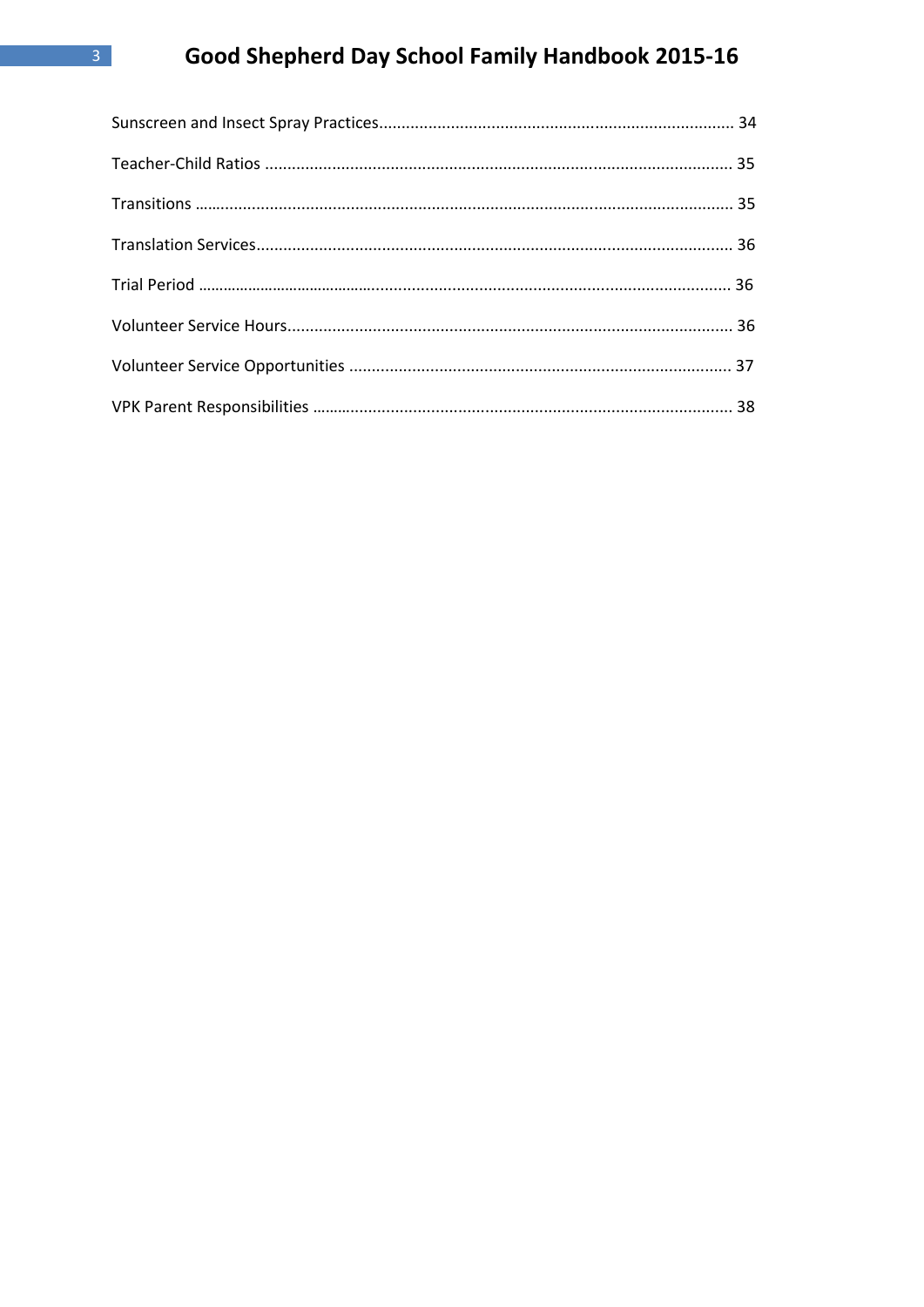

Good Shepherd Lutheran Day School

 *"Guiding Children in Faith and Knowledge"*

Dear Families,

Welcome to Good Shepherd Day School! We are so glad you chose us to be your partner in the education of your child. We take our job very seriously and want to make sure that you feel supported in your role as your child's primary caregiver and advocate.

To help create strong staff/family partnerships, we have created this Family Handbook so that you understand what our respective roles and responsibilities are at Good Shepherd Day School. When we each understand our roles, and honor the process that are outlined in this handbook, we will better able to establish a relationship of mutual respect and understanding that underlies the education your child receives here.

Please take the time to read through this manual prior to your first day and keep it handy as your child moves throughout the program. If you have any questions, please feel free to ask me or staff member for clarification.

We hope you find your child's education here at Good Shepherd Day School to be one that prepares him/her not only for school, but for life!

Sincerely,

Florie Reber

Director, Good Shepherd Day School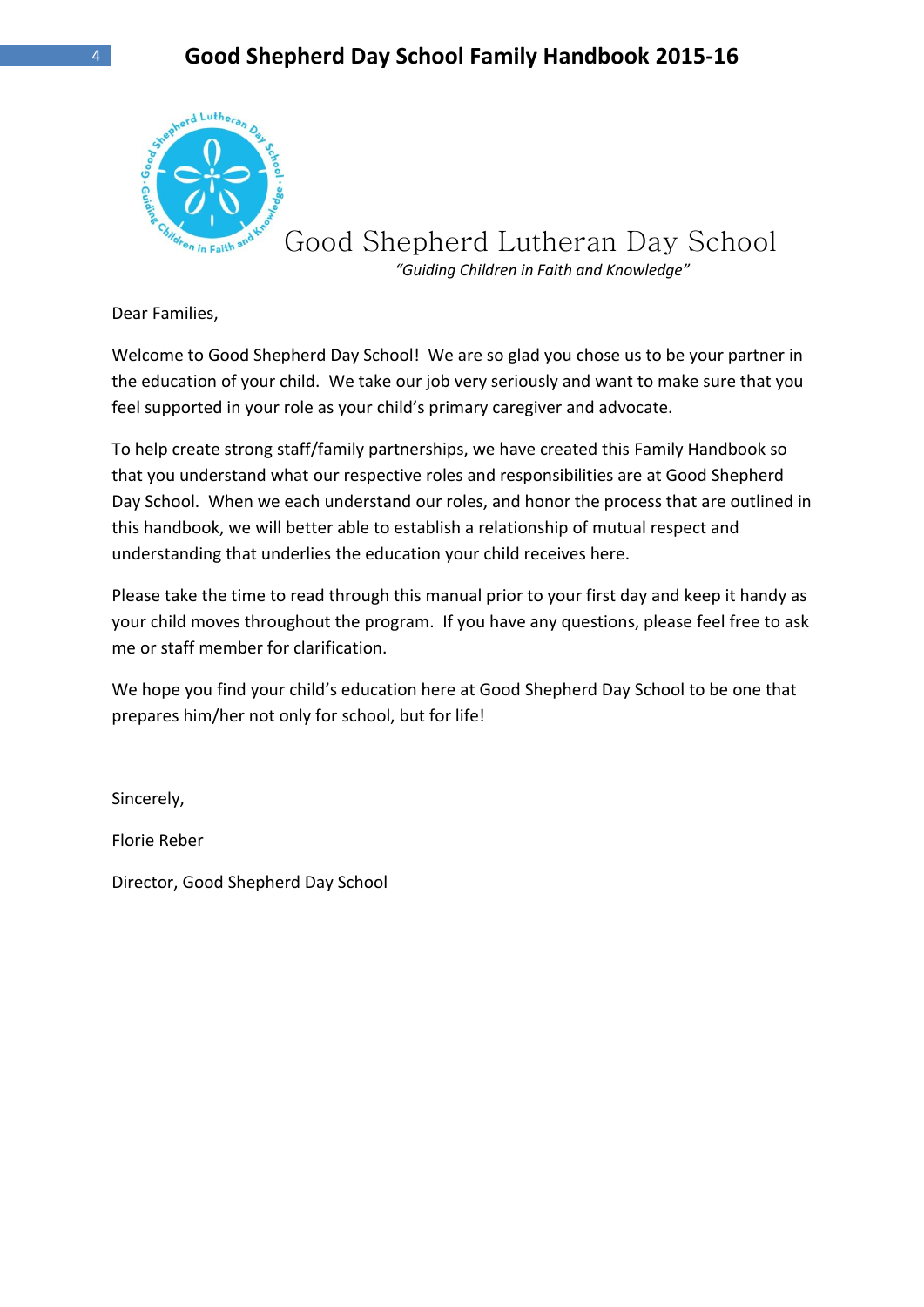# General Program Information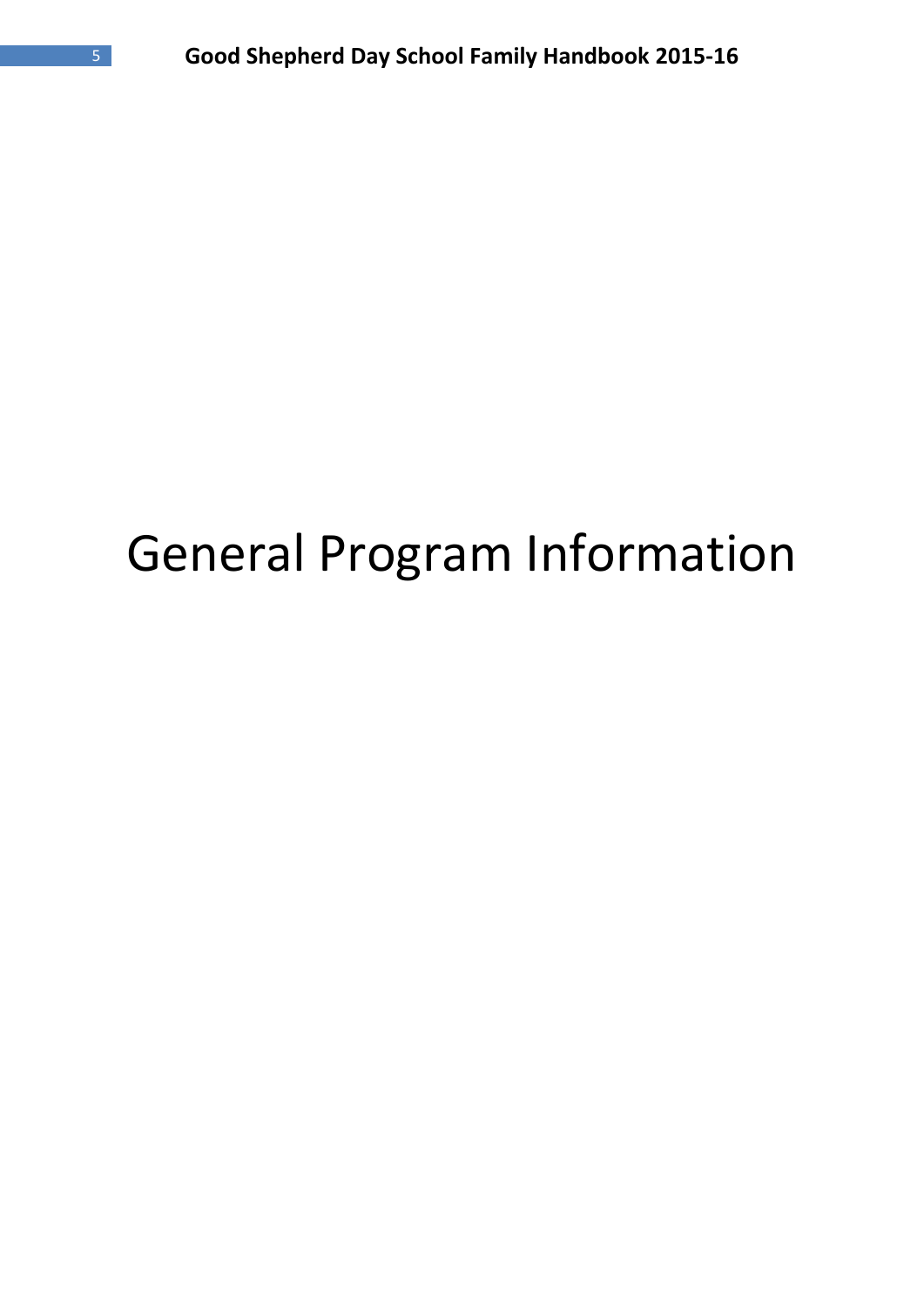# *Mission Statement*

Good Shepherd Lutheran Church Day School's mission is to serve God and our community by teaching and practicing the values that are important for being a successful, spiritual and intellectual member of our society. Our goal is to be a premiere early learning center in our community by offering a unique educational experience for children, families and staff. We will accomplish this by grounding our program in our Lutheran faith and Christian values, as well as our belief that all children learn best when adults acknowledge their individuality, joy of life, and curiosity about the world they live in.

# *Vision Statement*

The school is part of the Good Shepherd Lutheran Church's youth ministry outreach. Our vision is to aspire to create a place where children, families and staff are excited to come to every day. We want all of these people to find that they can grow physically, cognitively, spiritually, creatively, socially and aesthetically.

Primarily, we are energized by God's love for all people. We strive to give each child an early start in learning about the Christian faith and its values in order to build a self-confident, loving and moral child and future-adult.

We also look to the future world our children will live in and aspire to address those critical skills they will need to be healthy, happy and successful in life. These skills go beyond basic academics, and include problem identification and solving; creative thinking; critical thinking; respect for diversity and multiple perspectives; communication skills; emotional intelligence; social problem solving skills; taking on challenges and risk assessment; selfdirected and engaged learning; sensitivity to the environment and resource conservation.

# *Our Philosophy*

The philosophy that guides the staff of Good Shepherd Day School is built on respect for the uniqueness of each child and each family. Every child is hard at work: curious, watching, imitating peers and adults, exploring with all senses, experimenting socially, physically, and intellectually, and constructing her and his understanding of the world. Parents and educators are the roots and the branches providing support.

Good Shepherd Day School offers a program that is guided by the National Association for the Education of Young Children (NAEYC) guidelines for developmentally appropriate practices with young children. Children "learn by doing" in an environment which encourages the development of a joy for learning. The play environment encourages positive development across a wide range of domains while building self-confidence, independence, and self-discipline. We provide opportunities for discovery, learning through concrete experiences, imaginative free play, observation, and positive peer and adult interaction.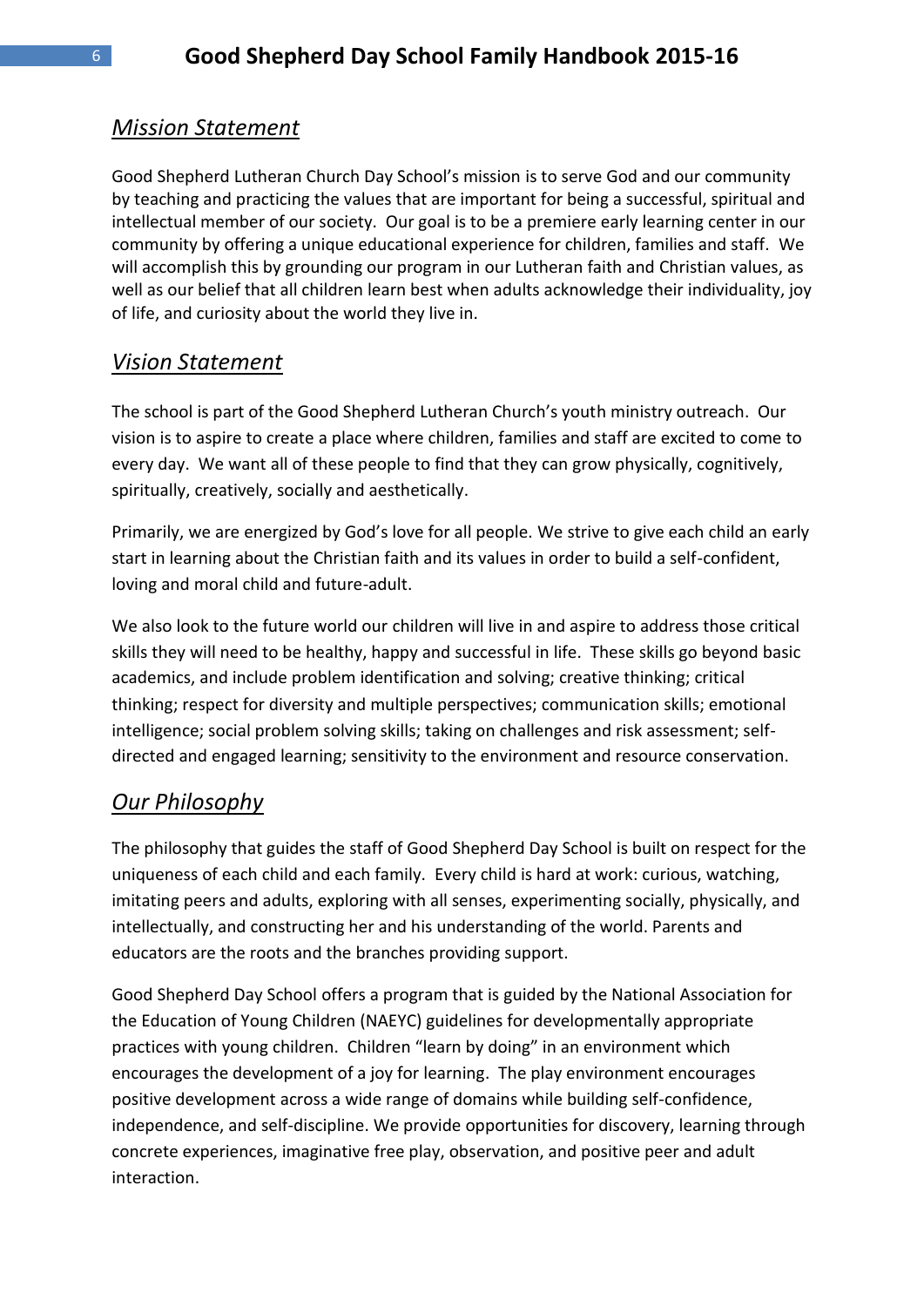# *Our Curriculum*

At Good Shepherd Day School, we blend various research-based approaches to early childhood education, including the much-celebrated Reggio Emilia Approach, the Piagetian based High Scope curriculum, the writings of Lev Vygotsky, the intuitive genious of Maria Montessori, and the child-sensitive RIE philosophy (Resources for Infant Educarers). We incorporate the Florida Birth Through Five Standards and VPK guidelines to make sure all readiness skills are adressed. Underlying all of what we do is a grounding in our Faith that God made each of us unique and with a special purpose to exersise those talents. We celebrate these natural talents and gifts that each child has in multiple ways throughout the day. For more detailed information about our curriculum, please download or request our Curriculum Guide.

# *Our Staff*

Research shows that the most important component of quality child care is the staff. Good Shepherd Day School staff members have specialized training in early childhood, child development, or related fields. Staff members are committed to providing age-appropriate experiences in an accepting, warm environment. The director, Florie Reber, holds a BA in Elementary Education with a specialization in Science Education and a Master's Degree in Early Childhood Education. The director and staff participate annually in a minimum of 10 hours of staff development, which can include local, state, and national workshops and programs. But ultimately, beyond education and experience, the best staff will always be those who hold a passion for educating young children in a loving, respectful way as we strive to do daily.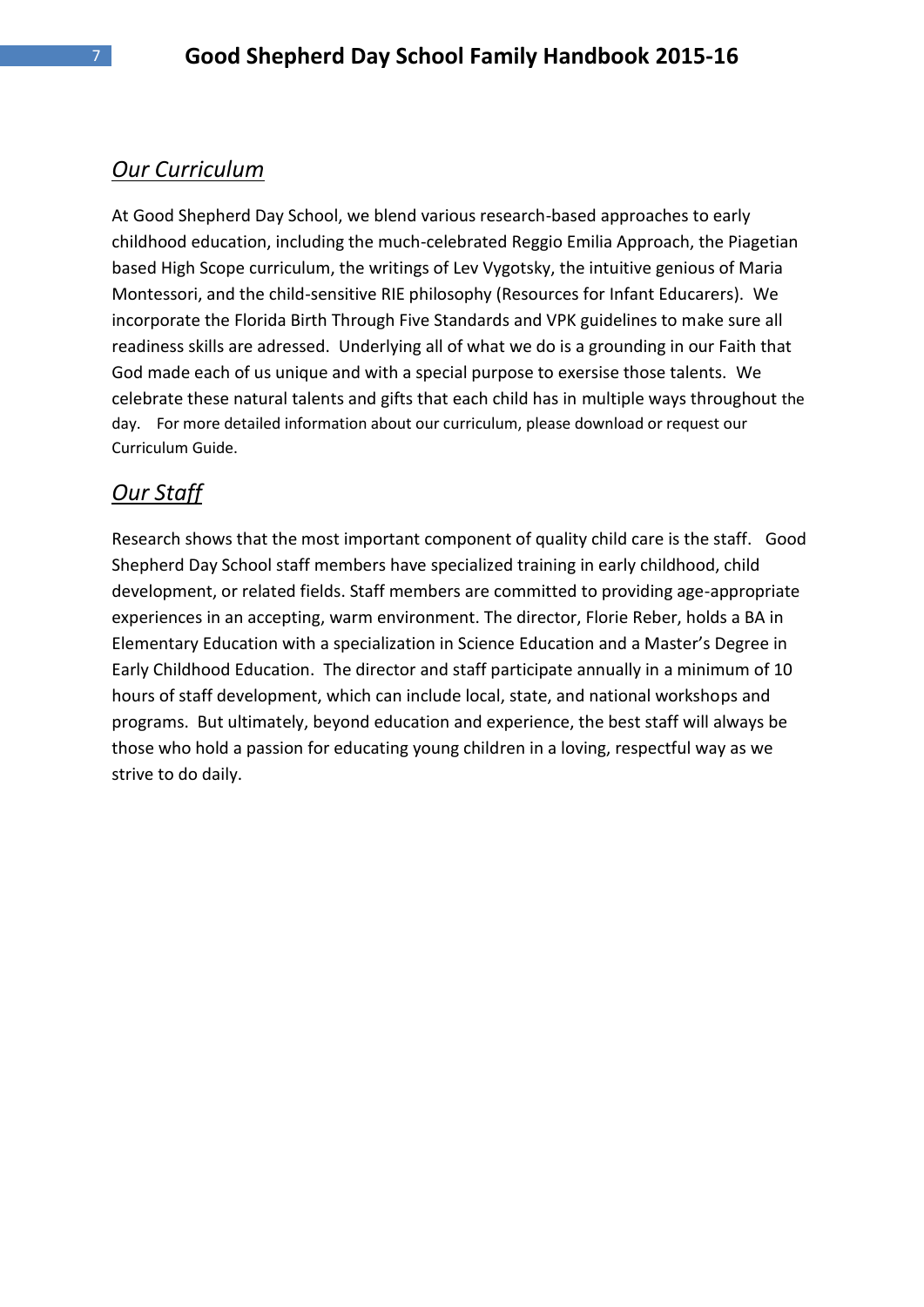# Enrollment Information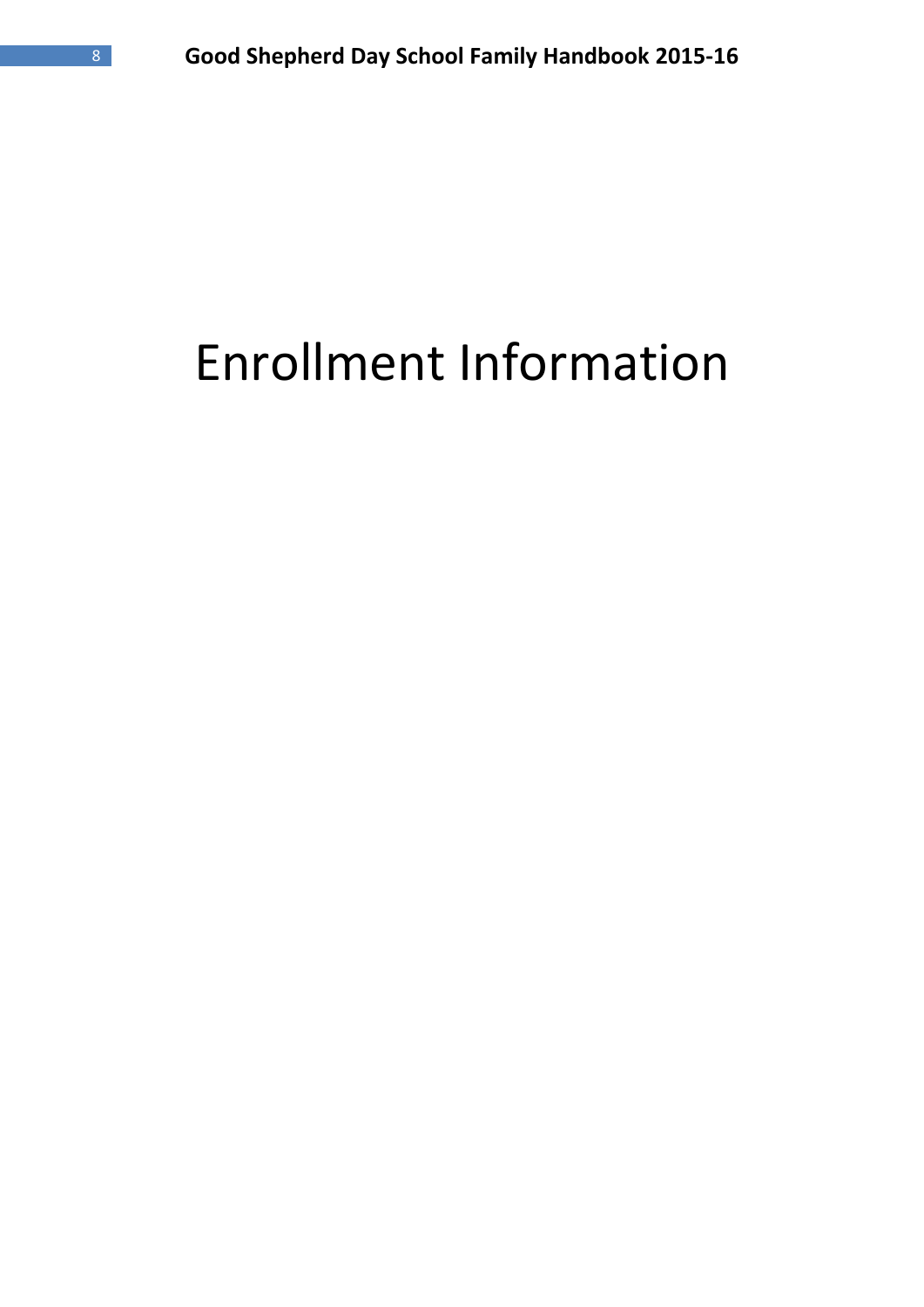# *Enrollment Eligibility*

Good Shepherd Day School offers classes for children 18 months to 6 years of age. We admit students of any race, color, national, ethnic and religious origin to all rights privileges, programs and activities generally accorded or made available to students at the school. We do not discriminate on the basis of race, color, national and ethnic or religion in administration of educational policies, admission policies, and other school administered programs.

Children with special needs will be considered for enrollment based on the school's financial and physical ability to accommodate for the special need and the parent's ability to support the school. On occasion, consideration to the gender makeup of a classroom will be given in order to maintain a reasonable balance of boys and girls.

To apply, parents must complete a *Waiting List Application* (found on the Good Shepherd Lutheran Church website).

# *Registration Information*

- All families interested in enrolling in Good Shepherd Day School need to attend a tour of the school.
- There is a \$50 non-refundable Waiting List fee due at the same time you turn in your Waiting List information form. This fee will be applied to your registration fee if you are accepted into the program.
- Waiting list families will be notified of availabilities in order of the date when they toured the school.
- Once you have received confirmation of availability for your child, please return the completed "Enrollment Packet" along with applicable registration and supply fees.
- VPK eligible students must submit their VPK "Certificate of Eligibility" from Hillsborough County, along with their "Enrollment Packet". Registration and supply fees apply only to VPK students who wish to add on extra morning hours.
- Hillsborough County Child Care Licensing regulations state that all children must have on file the following current information, which is due upon enrollment: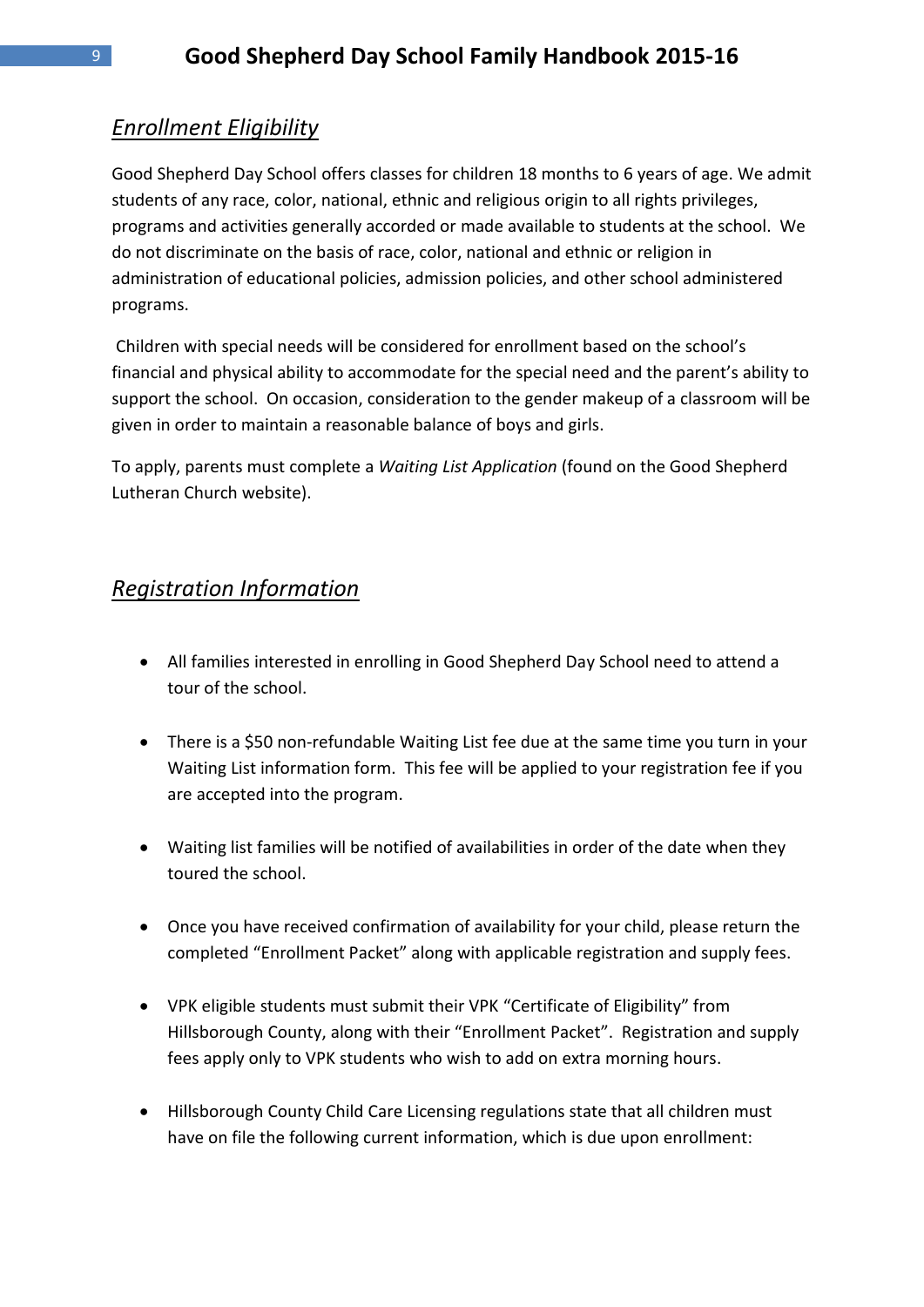- \* Hillsborough County Child Enrollment form
- \*Well Child Physical form (yellow colored form)
- \*Immunization record with expiration date and doctor's signature (blue form)
- \*"Authorization for Emergency Medical Treatment" form
- \*"Alternate Nutrition" form
- \*Disclosure of Discipline Policy form
- \*Acknowledgement of receipt of the brochure titled "Know Your Child's Day Care"
- Tuition is due based on what option for payment a family has chosen (annual, semiannual, or monthly). Tuition is due according to each family's tuition payment option. Please make payments to "Good Shepherd Lutheran Church".

#### *Re-enrollment Procedures*

Good Shepherd Day School's school year runs August to June. Families currently enrolled will complete a re-enrollment process in January for the following year. Parents who wish to re-enroll their child must complete a *Desired Program Application* every January to secure a spot for the following year and pay the Re-Registration fee and Supply fee at the time of application. Applications and registration for re-enrollment are due February 1. This process allows us to determine fall vacancies. During the summer, current and future families will be given a new Enrollment Packet to fill out with current information for the new school year.

#### *Parent Enrollment Agreement*

Parents are required to sign a Parent Enrollment and Conduct Agreement and a Pledge of Financial Commitment which become the contract between the parent(s) and Good Shepherd Day School regarding payment of fees, services, and responsibilities. The contract is valid for a year after signing.

# *Suspension and Withdrawing from the School*

If you choose to withdraw your child from the Good Shepherd Day School, you must provide written notification of your intention to dis-enroll no later than the  $15^{th}$  day of the last month of your child's attendance. Semiannual and annual paying families will be refunded the remaining months of tuition for their payment option. Monthly paying families will not receive a refund for any unused days the month their child is in attendance.

If you need to leave suddenly and are not able to give the school notice by the  $15^{th}$ , you are responsible for paying the upcoming month's tuition, plus any outstanding tuition. Parents who pre-paid an annual or semi-annual fee will be refunded their tuition minus one month of tuition.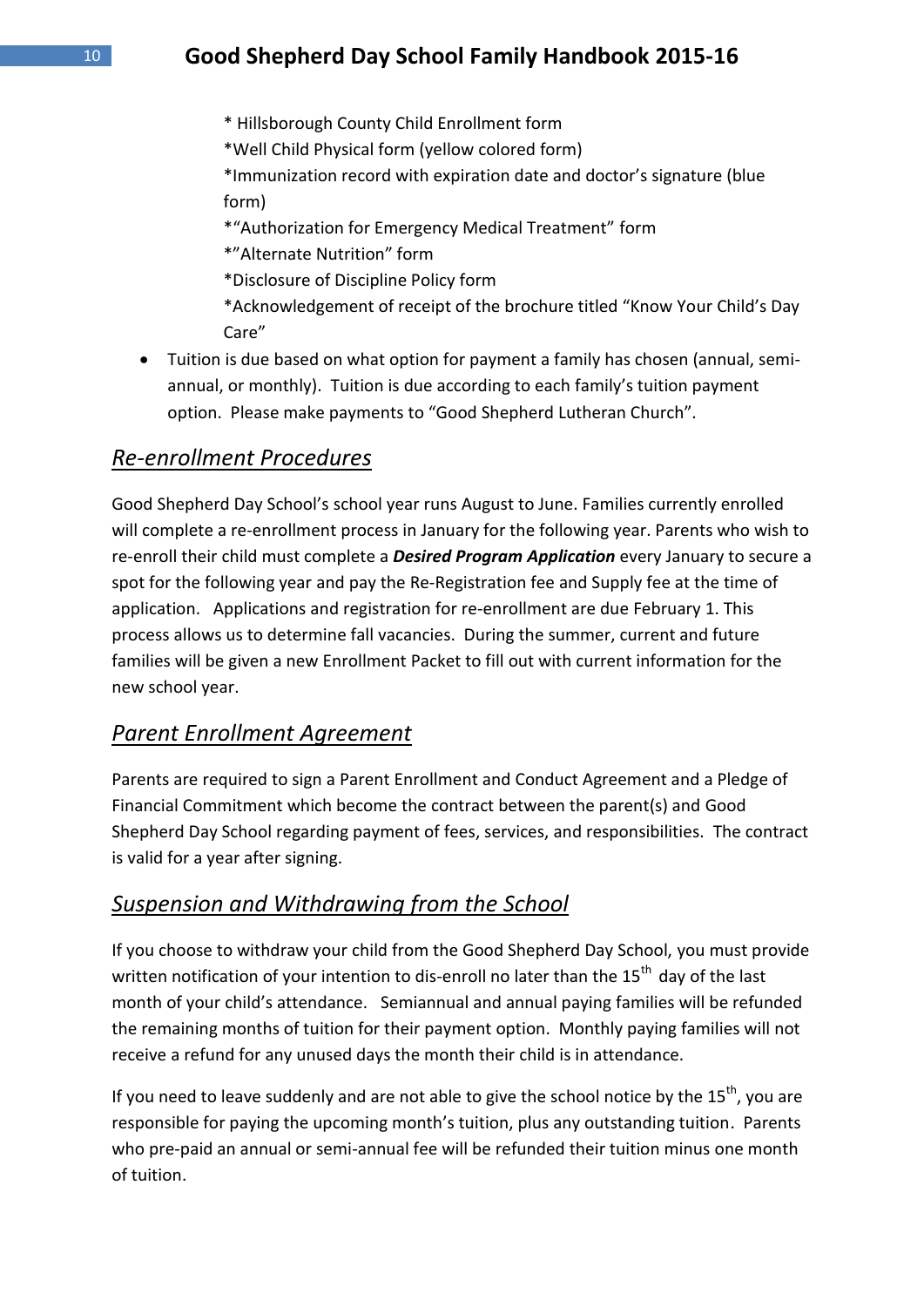If tuition is two (2) months delinquent, the center will dis-enroll the child. Upon payment of fees, the child may return or be placed on the school waiting list until space is available.

Good Shepherd Day School may cancel the contract if the parent or guardian fails to meet the full contract terms and conditions, if there are violations of policies or regulations as detailed in the Parent Handbook or in the Voluntary Pre Kindergarten (VPK) Parent Policies and Procedures guidelines as listed in this handbook.

Good Shepherd Day School reserves the right to discontinue services immediately to any child or family who ceases to benefit from the services of the program. When possible, a two-week notice of dismissal will be given by the school to the parents/guardians. The regular refund police is applicable (see above).

Termination is always a last resort action which is carried out only when the director and School Board feel that such action is in the best interest of the child or the other children enrolled. If the school is unable to meet the needs of the child and/or family, every effort will be made to refer the parent to a more appropriate program for their child. The circumstances under which a child may be terminated are listed below.

- The child exhibits extremely aggressive behavior which endangers other child and/or staff.
- The child's health and safety at the school cannot be assured due to circumstances such as impulsive, risk-taking behavior.
- Unwillingness of the parents/guardians to work with teachers in the management of their child's behavior, and/or refusal to follow the school's recommendations for outside support services.
- The child's developmental needs are not being met at the school due to general immaturity. Behavior indicative of a child's immaturity may include severe ongoing separation issues, excessive need for teacher attention, and inability to function independently or with the group.
- The child has individual special needs which require accommodations causing an undue burden on the school. Accommodations related to the toileting needs of a child with a documented delay or disability shall not be considered an undue burden unless it requires consistent one-on-one from a staff member.

Parents may request copies of their child's file through the director and arrange with their classroom teacher to collect personal belongings, photos and children's work samples.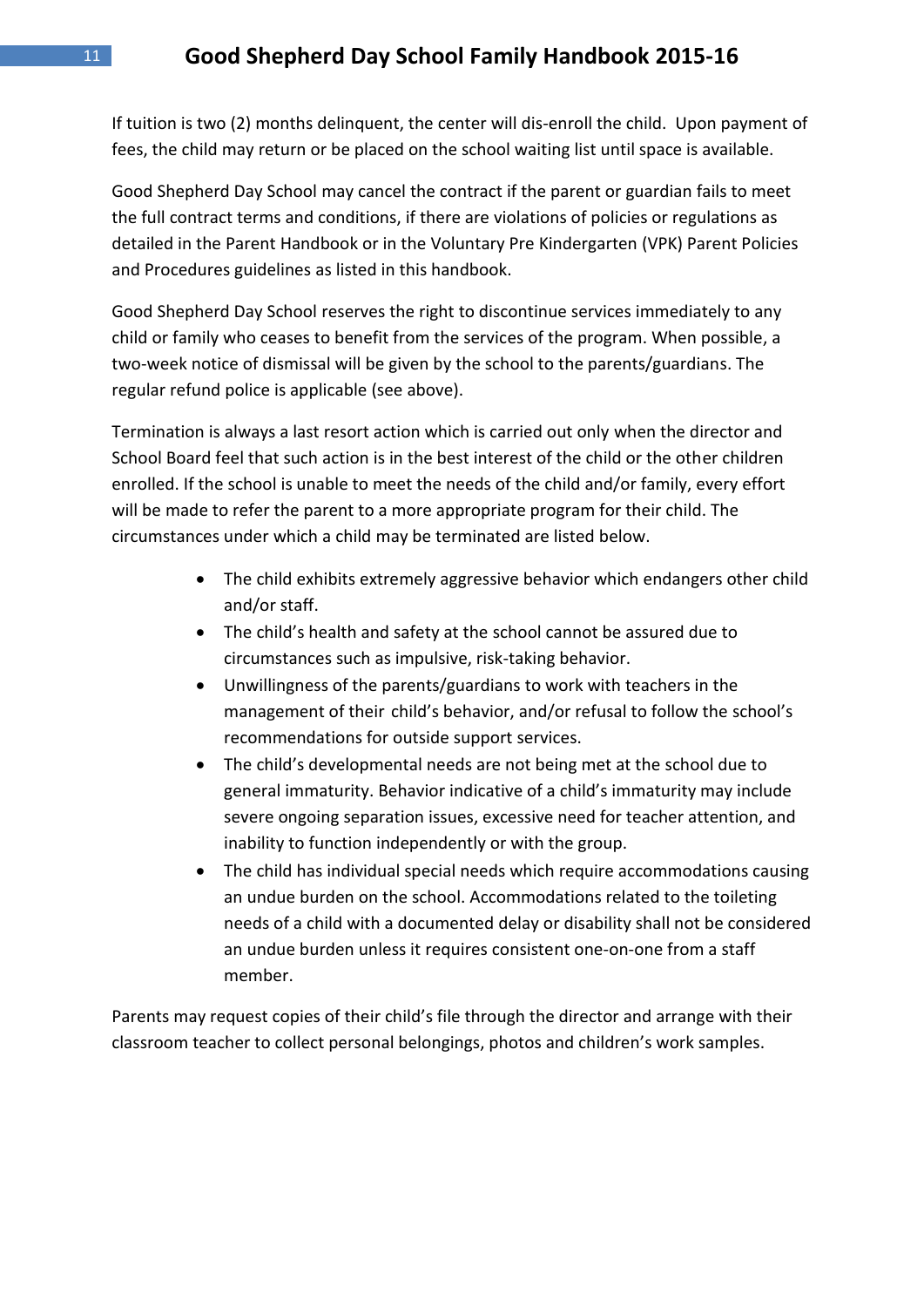# *Good Shepherd Day School*

# *2015-2016 Tuition Plans and Fee Information*

These are the tuition rates and fees for the 2015-16 school year. Tuition is calculated as an *annual fee.* Families have three payment options: one annual payment, two semi-annual payments, or ten "monthly" payments (due July through April). An administrative fee is built in to the tuition if paying bi-annually or monthly. The school year runs from August 24, 2015 to June 4, 2016. Credit is not given for days we are closed (holidays, training days, weather emergencies, etc), for family vacations or for illness.

#### **Program Fees**:

| <b>Sibling/Twin/Military Discount:</b> | 10% will be given off of one child's tuition                                              |  |
|----------------------------------------|-------------------------------------------------------------------------------------------|--|
| <b>Board Member Discount:</b>          | 10% off the total tuition                                                                 |  |
| <b>Waiting List/ Application Fee:</b>  | \$50 (non-refundable, one-time fee; applied to first registration<br>fee)                 |  |
| <b>Annual Supply Fee:</b>              | \$200 (Non-refundable; Due upon registration)                                             |  |
| <b>Annual Registration Fee:</b>        | \$250 Non- Parish member; \$150 Parish member (Non-<br>refundable; Due upon registration) |  |
| <b>Returned Check Fee:</b>             | \$15 per check returned                                                                   |  |
| <b>Late Tuition Fee:</b>               | \$50 per month                                                                            |  |
| Late Pick-up Fees:                     | \$10 up to the first half hour and every half hour after                                  |  |
| <b>Drop-In Fees:</b>                   | \$35 for Half Day; \$45 for Full Day                                                      |  |

#### **Kid's Club Extended Care Rates:**

Kid's Club extended care is from 3:30-5:00 pm. The cost is \$10 per day. There is no discount. You will be billed monthly for the number of days you used the prior month.

#### **"Paint and Puddles" Summer Camp**

Registration and fees for summer camp are announced in February and fees are due by May 31, 2016 to hold your spot.

#### **Voluntary Pre Kindergarten (VPK) Hours for 2015-16**

The school year VPK hours are from 12:30-3:30 Monday through Friday for children who are age 4 by September 1, 2015. Enrollment in this program is optional- you can attend the morning Pre-K class without enrolling in VPK. You may also enroll only in the afternoon program and not in the morning Pre-K class. We also will offer a Summer 2016 VPK that is 8 weeks long for children who did not enroll in the school-year program. *These VPK hours are completely free***.**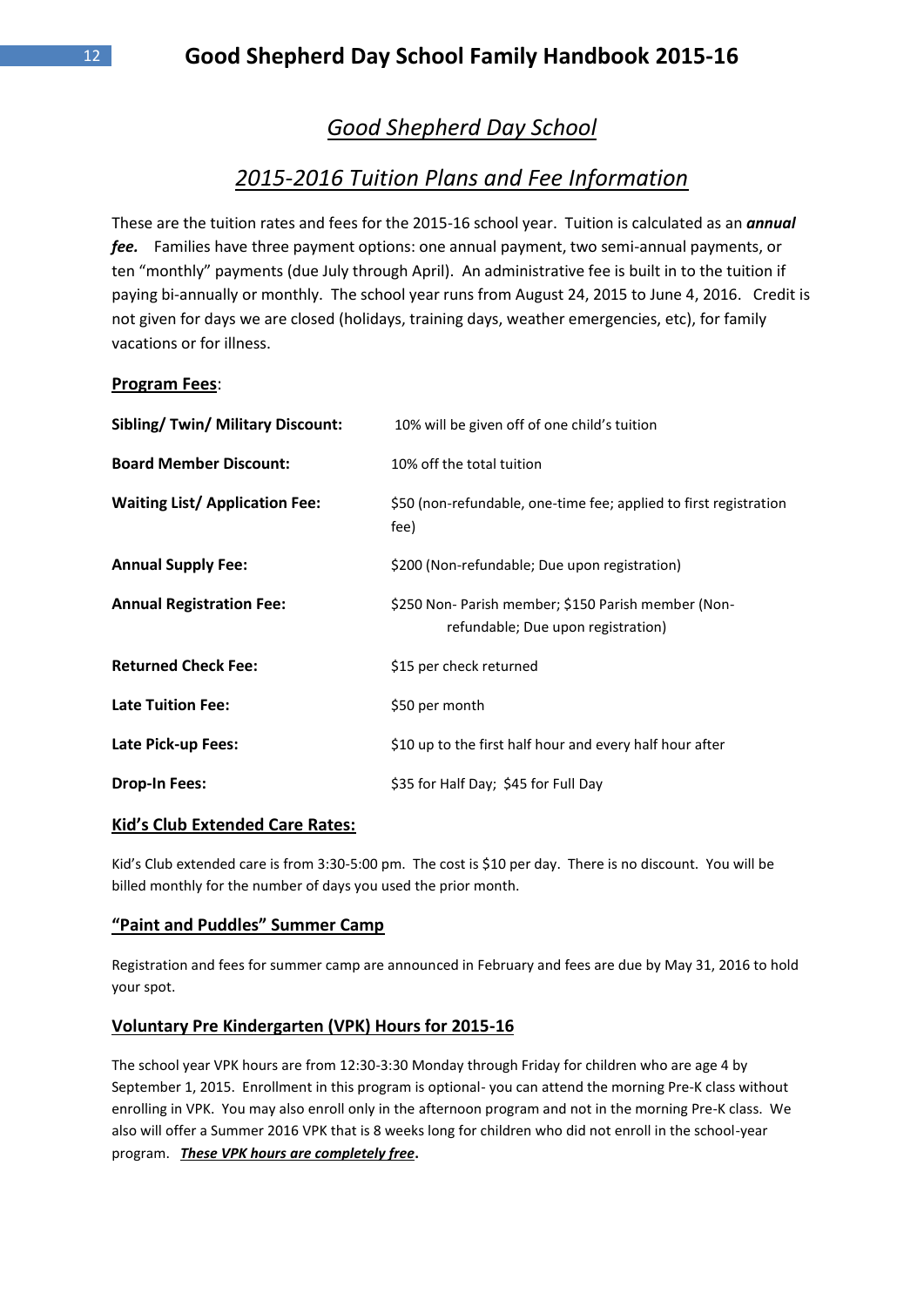# **Non- Parish Member Tuition**

#### *Plan A: Annual Payment Option*

|                     | Half Day 7:30-12:30 | Full Day- 7:30-3:30 |
|---------------------|---------------------|---------------------|
| 5 days              |                     |                     |
|                     | \$5,408.00          | \$6,515.00          |
| 4 days              |                     |                     |
|                     | \$4,893.00          | \$5,826.00          |
| 3 days              |                     |                     |
|                     | \$4,378.00          | \$5,140.00          |
| 2 days              |                     |                     |
|                     | \$3,348.00          | \$3,950.00          |
| Full Day Pre-K with |                     |                     |
| VPK-5 days only     |                     | \$4,495.00          |

#### *Plan B: Semi-annual Payment Option*

|                     | Half Day 7:30-12:30 | Full Day- 7:30-3:30 |
|---------------------|---------------------|---------------------|
| 5 days              |                     |                     |
|                     | \$2,756.00          | \$3,358.00          |
| 4 days              |                     |                     |
|                     | \$2,498.00          | \$3,015.00          |
| 3 days              |                     |                     |
|                     | \$2,241.00          | \$2,671.00          |
| 2 days              |                     |                     |
|                     | \$1,726.00          | \$2,075.00          |
| Full Day Pre-K with |                     |                     |
| VPK-5 days only     |                     | \$2,374.00          |

#### *Plan C: 10 Month Payment Option*

|                     | Half Day 7:30-12:30 | Full Day- 7:30-3:30 |
|---------------------|---------------------|---------------------|
| 5 days              |                     |                     |
|                     | \$565.00            | \$695.00            |
| 4 days              |                     |                     |
|                     | \$515.00            | \$625.00            |
| 3 days              |                     |                     |
|                     | \$465.00            | \$540.00            |
| 2 days              |                     |                     |
|                     | \$360.00            | \$440.00            |
| Full Day Pre-K with |                     |                     |
| VPK-5 days only     |                     | \$500.00            |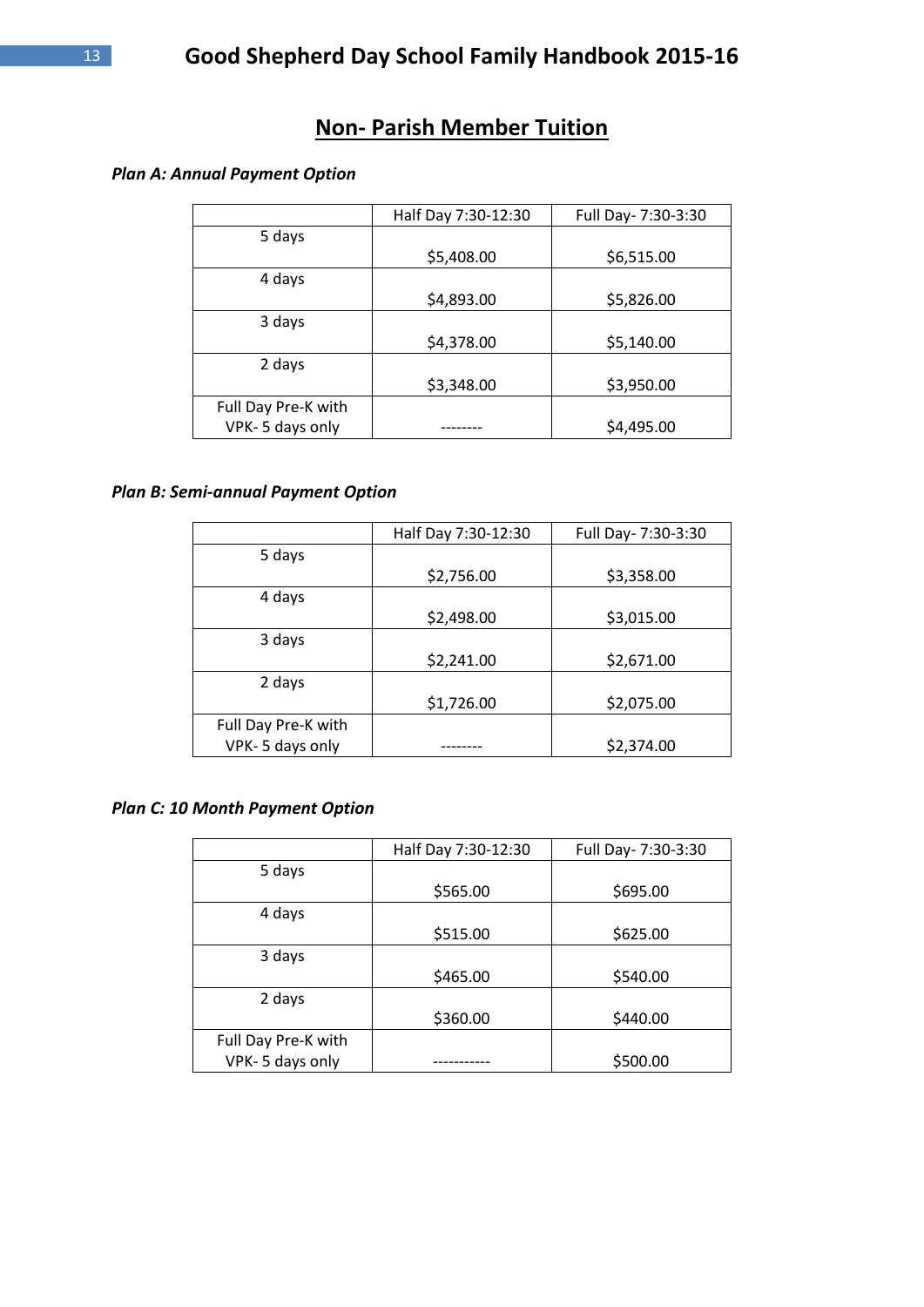# **Parish Member Tuition**

#### *Plan A: Annual Payment Option*

|                     | Half Day 7:30-12:30 | Full Day- 7:30-3:30 |
|---------------------|---------------------|---------------------|
| 5 days              |                     |                     |
|                     | \$4,597.00          | \$5,537.00          |
| 4 days              |                     |                     |
|                     | \$4,160.00          | \$4,953.00          |
| 3 days              |                     |                     |
|                     | \$3,720.00          | \$4,370.00          |
| 2 days              |                     |                     |
|                     | \$2,845.00          | \$3,355.00          |
| Full Day Pre-K with |                     |                     |
| VPK-5 days only     |                     | \$3,820.00          |

#### *Plan B: Semi-annual Payment Option*

|                     | Half Day 7:30-12:30 | Full Day- 7:30-3:30 |
|---------------------|---------------------|---------------------|
| 5 days              |                     |                     |
|                     | \$2,342.00          | \$2,854.00          |
| 4 days              |                     |                     |
|                     | \$2,123.00          | \$2,562.00          |
| 3 days              |                     |                     |
|                     | \$1,905.00          | \$2,270.00          |
| 2 days              |                     |                     |
|                     | \$1,466.00          | \$1,763.00          |
| Full Day Pre-K with |                     |                     |
| VPK-5 days only     |                     | \$2,018.00          |

#### *Plan C: 10 Month Payment Option*

|                     | Half Day 7:30-12:30 | Full Day- 7:30-3:30 |
|---------------------|---------------------|---------------------|
| 5 days              |                     |                     |
|                     | \$482.00            | \$592.00            |
| 4 days              |                     |                     |
|                     | \$437.00            | \$535.00            |
| 3 days              |                     |                     |
|                     | \$394.00            | \$458.00            |
| 2 days              |                     |                     |
|                     | \$306.00            | \$374.00            |
| Full Day Pre-K with |                     |                     |
| VPK-5 days only     |                     | \$424.00            |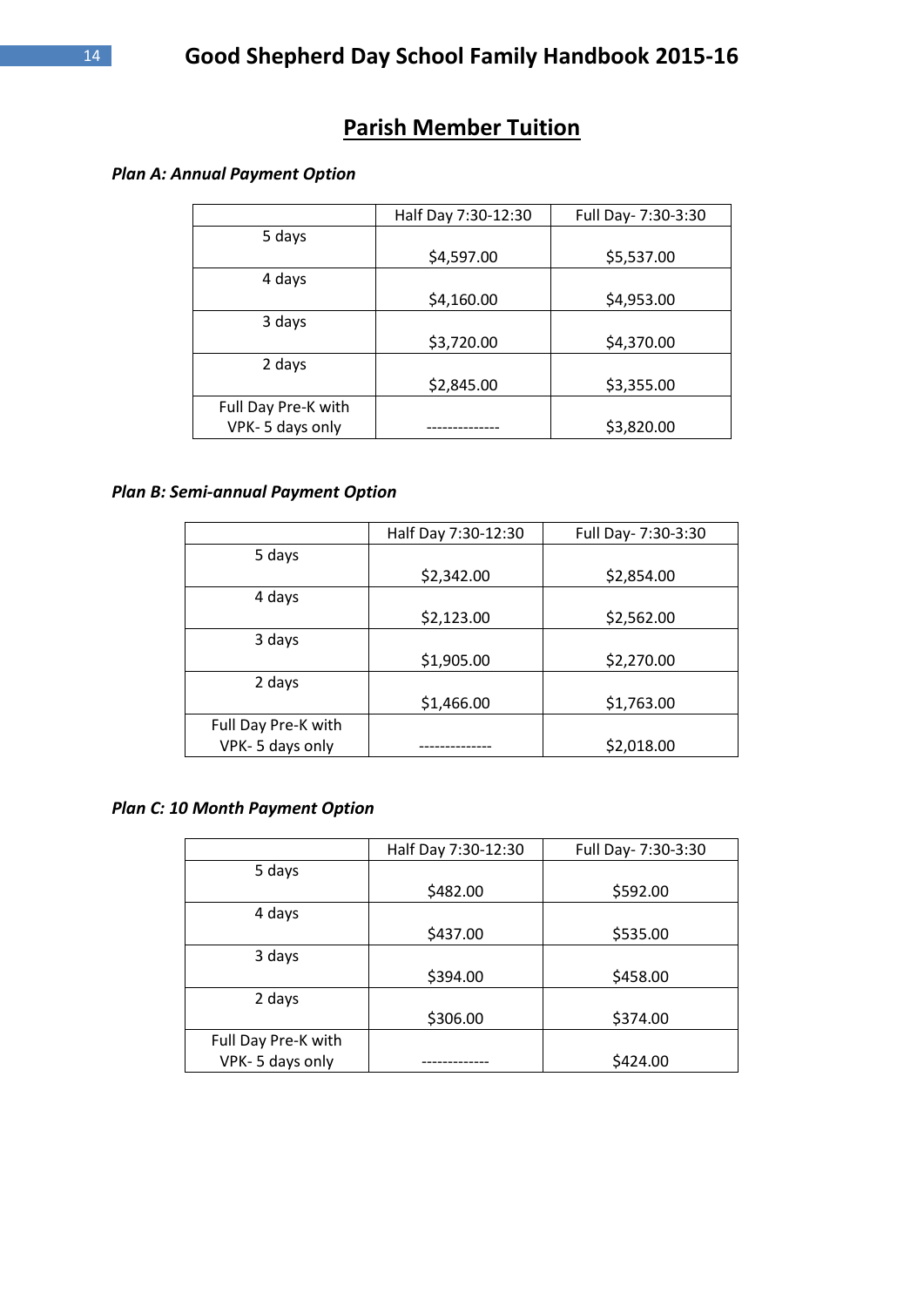# Good Shepherd Lutheran Church Day School

# 2015-16 Holiday and Closure Calendar

| Open House/ Meet Your Teacher         | Friday, August 21 4:00-5:30                 |
|---------------------------------------|---------------------------------------------|
| First Day of School                   | Monday, August 24                           |
| Labor Day (School closed)             | Monday, September 7                         |
| Conference Day (School closed)        | Friday, October 26                          |
| Teacher Training Day (School closed)  | Friday, November 20                         |
| Thanksgiving Holiday (School closed)  | Monday, November 23- Friday, November 27    |
| Christmas Break (School closed)       | Monday, December 21- Friday, December 25    |
| <b>School Begins</b>                  | Monday, December 28                         |
| New Years Holiday (School closed)     | Thursday, December 31 and Friday, January 1 |
| Teacher Work Day (School closed)      | Monday, January 18                          |
| Spring Break (follows Hills. Schools) | Monday, March 14 - Friday, March 18         |
| Good Friday (School closed)           | Friday, March 25                            |
| Conference Day (School Closed)        | Friday, May 20                              |
| Memorial Day (School closed)          | Monday, May 30                              |
| Last day of school                    | Friday, June 3                              |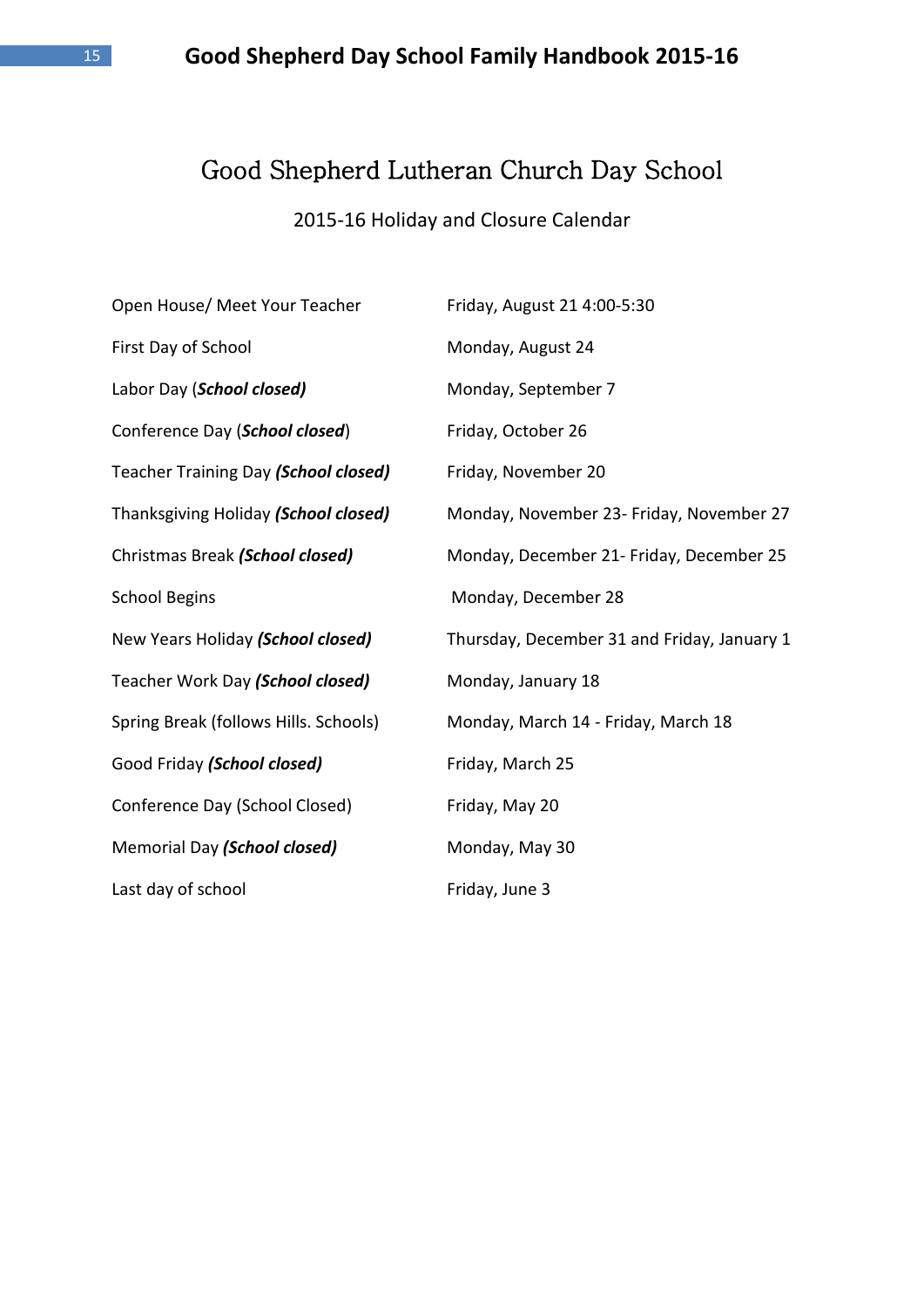# Policies and Procedures

# *Accidents*

Good Shepherd staff does their upmost on a daily basis to make sure the learning environment is safe. However, because children are just learning to use their bodies in space and are in close contact with each other, minor bumps and bruises will occur.

First Aid procedures are followed when caring for an injured child. For minor accidents, parents are notified at the end of the day in writing or in person, detailing the nature of the injury, the incident, and any First Aid that was administered. A copy will be provided for the parent if requested. The original is maintained in the child's file. Confidentiality is maintained if more than one child is involved. For more severe accidents, see the section titled *Emergency Medical Care* below.

# *Absences and Late Arrivals*

The school day at Good Shepherd Day School starts at 8:30 for all children. We encourage you to arrive at the school by 8:15. If your child will be late or absent, please notify the school before 8:00 a.m. by telephone to allow for accurate planning for meals and activities. It is important that your child arrive on time receive the full benefit of the curriculum and the day's planned activities. When children arrive late, it is difficult for them to "jump in" to whatever part of the day is happening in the classroom without a transition time. When you arrive at the school with your child, please allow for some time to spend with a little routine or a special moment and to give your teacher any important information about your child's morning. Regular attendance gives your child a sense of predictability and security.

# *Arrival Procedures*

Upon arrival, parents or authorized adults are asked to sign the child in on their child's attendance sheet kept in the class notebook located in the outdoor lobby area and note the arrival time. Parents are to notify the teacher of the child's arrival before leaving, and communicate any special needs for the day.

It is the parent's responsibility to supervise and protect children from traffic and other hazards during arrival and departure.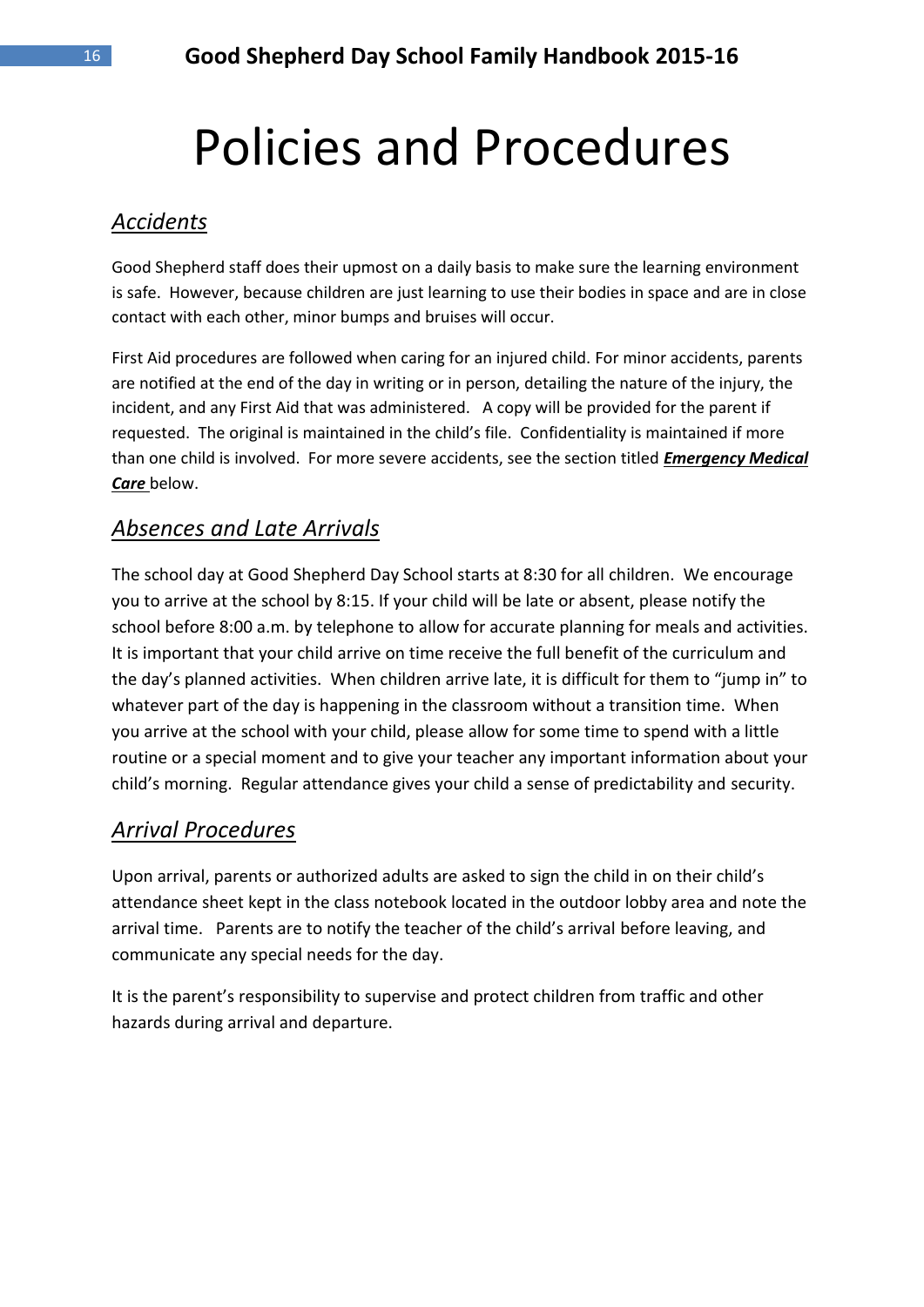# *Assessment*

Good Shepherd Day School is strongly committed to authentic assessment of each child in our program. Throughout the year, we will be busy overseeing your child and documenting his/her progress. As teachers, our knowledge of each child helps us to plan appropriately a challenging curriculum to tailor and meet each child's strengths, needs and interests. Assessment is defined as the process of observing, recording and documenting what children do, know and understand. All information collected is held in a confidential manner. Conference days are offered twice per year for each family to discuss their child's progress and develop goals together.

We use these steps in our assessment process:

- Collect facts-all information secured in file folder or electronic page
- Analyze and evaluate the collected data on a regular basis
- Use what we learned to plan for individual child or group
- Results are used to support curriculum goals and individual learning
- Results may be used to identify children in need of referral services

Under the direction and supervision of the director, the staff at the school are involved in the assessment of children and receive ongoing training and teaching resources to support their understanding. Assessment information included in each child's individual portfolio may include:

• Parent/teacher conference documentation, plans of actions, etc.

• Use of developmental checklists, social inventory, anecdotal records, progress reports, samples of work, drawing, paintings, writing, stories, block building, etc. Photos included to support their work.

- Family Questionnaire documenting family culture, experiences and language needs
- Project Work documentation panels displayed throughout the environment
- All educators, specialists, consultants documentation

#### *Babysitting*

The Good Shepherd Day School board strongly discourages the use of current staff for babysitting. If family and staff members agree to some sort of babysitting arrangement, Good Shepherd Lutheran Church and its administration personnel are not responsible for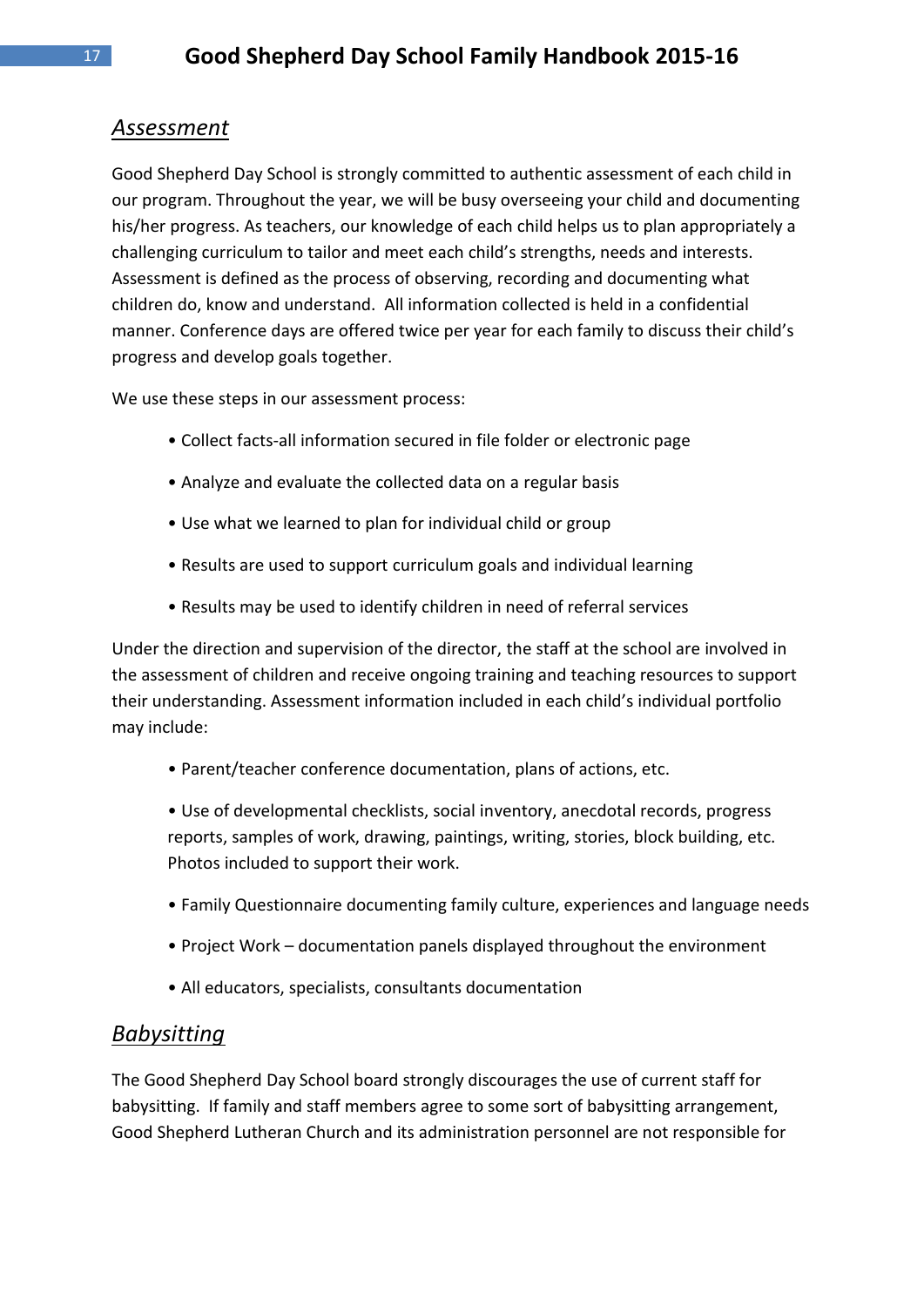the staff's behavior, including supervision and treatment of a child, and will not be held liable for anything that occurs off the church grounds.

# *Birthdays and Holiday Celebrations*

Parents must notify the teachers of their child's classroom one week in advance of bringing in any kind of birthday treat because by Florida State law, we must give the families of the rest of the children in the class notice that there will be a snack and what the snack will be.

We invite you to bring in a cooking activity or healthy snack to celebrate your child's birthday. Cooking activities: a banana split, fruit smoothies or one of your child's favorite foods. Healthy snacks: juice, fruit, mini bagels, crackers, or granola bars. Donating a book with your child's name to the classroom serves as a lasting reminder to all of your child's special day.

Form many families, holiday celebrations are a time to get together with family and share traditions. With the many cultures represented with the families at our school, we have developed the following philosophy on holidays:

- We primarily focus on those holidays and celebrations with a Christian origin.
- We want the children in our program to be exposed to as many different cultures and their celebrations as possible and may, without demeaning or trivializing them, recognize and honor different cultures and their traditions.

# *Child Abuse and Neglect*

Employees of Good Shepherd Day School are mandated reporters of child abuse and neglect. If the staff have reasonable cause to suspect that a child is neglected or abused, they are required by law to report the suspected neglect or abuse to the Florida Department of Children and Families. Employees of GSDS and of the church all have undergone complete local, state and national screenings that would disqualify them from working with children. Regular volunteers must sign an Affidavit of Good Moral Character that states they have done nothing that would disqualify them from working with children.

#### *Classroom Observers and Visitors*

Good Shepherd Day School participates in the local professional early childhood community. From time to time, you may see observers in the classroom: intern students, professionals and prospective parents. Observers are required to schedule their observation time and check in with the school staff. These observers will remain under a staff member's constant supervision and not be left alone with any child.

If the school is involved with an outside program to come in and conduct a study that your child is a candidate for, you will be given detailed information regarding the study and a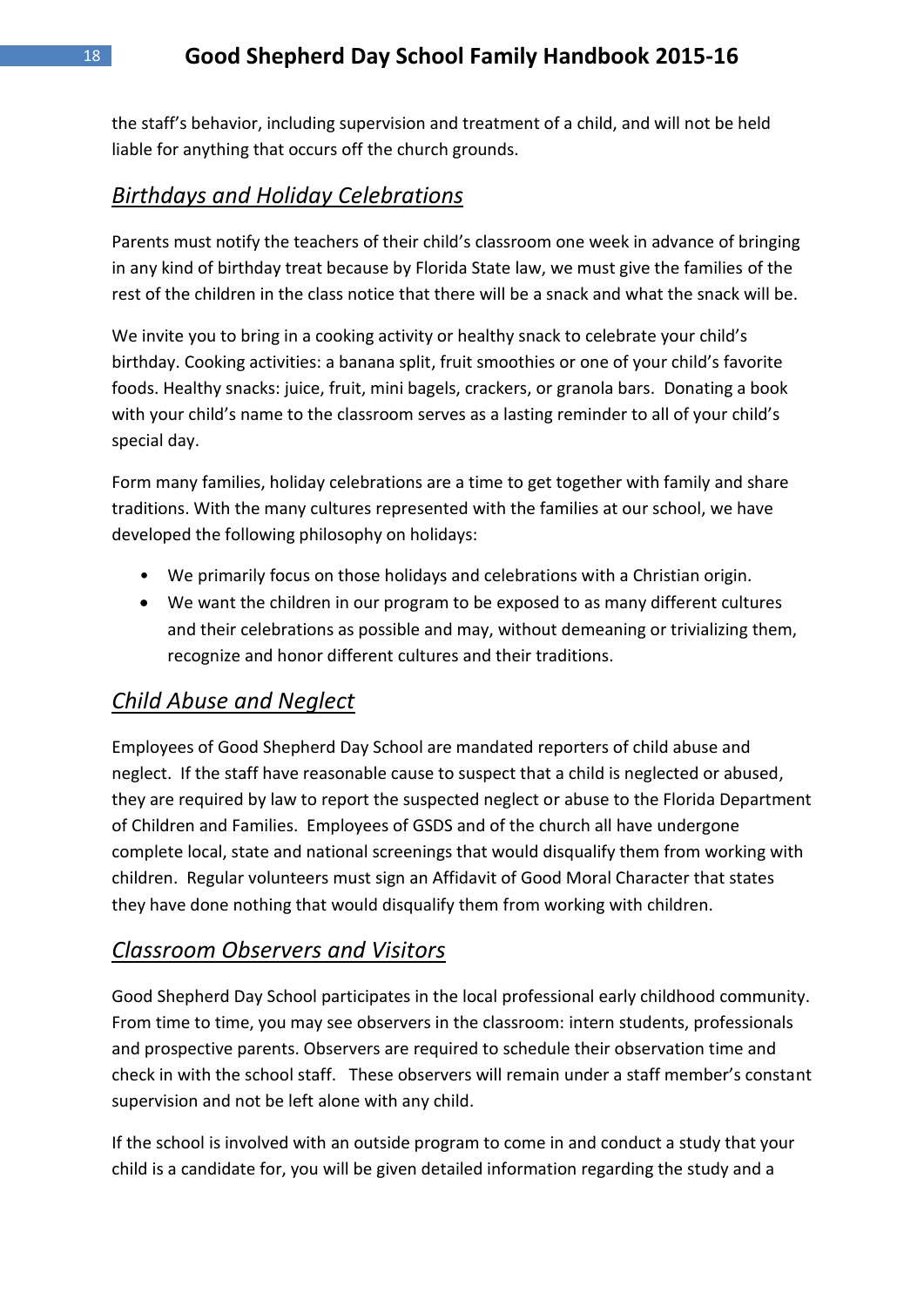written permission slip for you to fill out from the persons completing the study. You are not required to give your child permission to participate and you also have the right to withdraw your child during the study at any time. We will not allow your child to be left with a student or faculty member without supervision of a school staff. If one-on-one research is requested for the study, the students will have to have your permission to sign the child out to conduct this study and then sign the child back in after they are done for the day.

#### *Clothing, Jewelry and Items from Home*

Your child will play, climb, paint, glue, get covered in sand and water while in the program. We ask that you dress your child in outfits that will allow him/her to fully experience all the activities that we provide at our school.

Shoes should be sturdy and closed toed (sandals that provide foot and toe protection are allowed). *NO CROCS OR FLIP-FLOPS PLEASE!* Children also have occasion to fall while playing in the playground, so long pants provide protection from scraped knees and also comfort while sitting on the floor.

If staff notices that your child is having a difficult time participating in the daily activities due to clothing or shoes, they will bring it to your attention and ask for an alternative.

Each child must have at least one extra set of clothing at the school; this is to ensure your child can change after water play or a potty accident. Please mark all of your child's clothing with permanent ink or name labels. This includes: hats, gloves, coats, underwear, socks, pants, shirts and sweaters.

#### **We encourage children to take care of their clothing, but we cannot take responsibility for clothing or other personal items that are lost at the school.**

The school maintains extra "loaner" clothing. They are clearly marked with permanent ink. If your child is wearing "loaner" clothing at the end of the day, it means that there was a need to change your child and there were no extra clothes available. We ask that you wash and return these clothes, so we have them if the need arises again. If you have clothing to donate for extras, please inform the staff.

We do not encourage jewelry on children at school. These items can injure your child while they are playing and all instances of injury are at your own risk. Children often loose jewelry or even give these items to other children; the school does not take any responsibility for any damaged, lost, stolen or given away jewelry.

If your child needs a special "lovey" or "blankey" from home, we will attempt to have the child keep it in his/her cubby and use it primarily for nap times or when they just need it for comfort.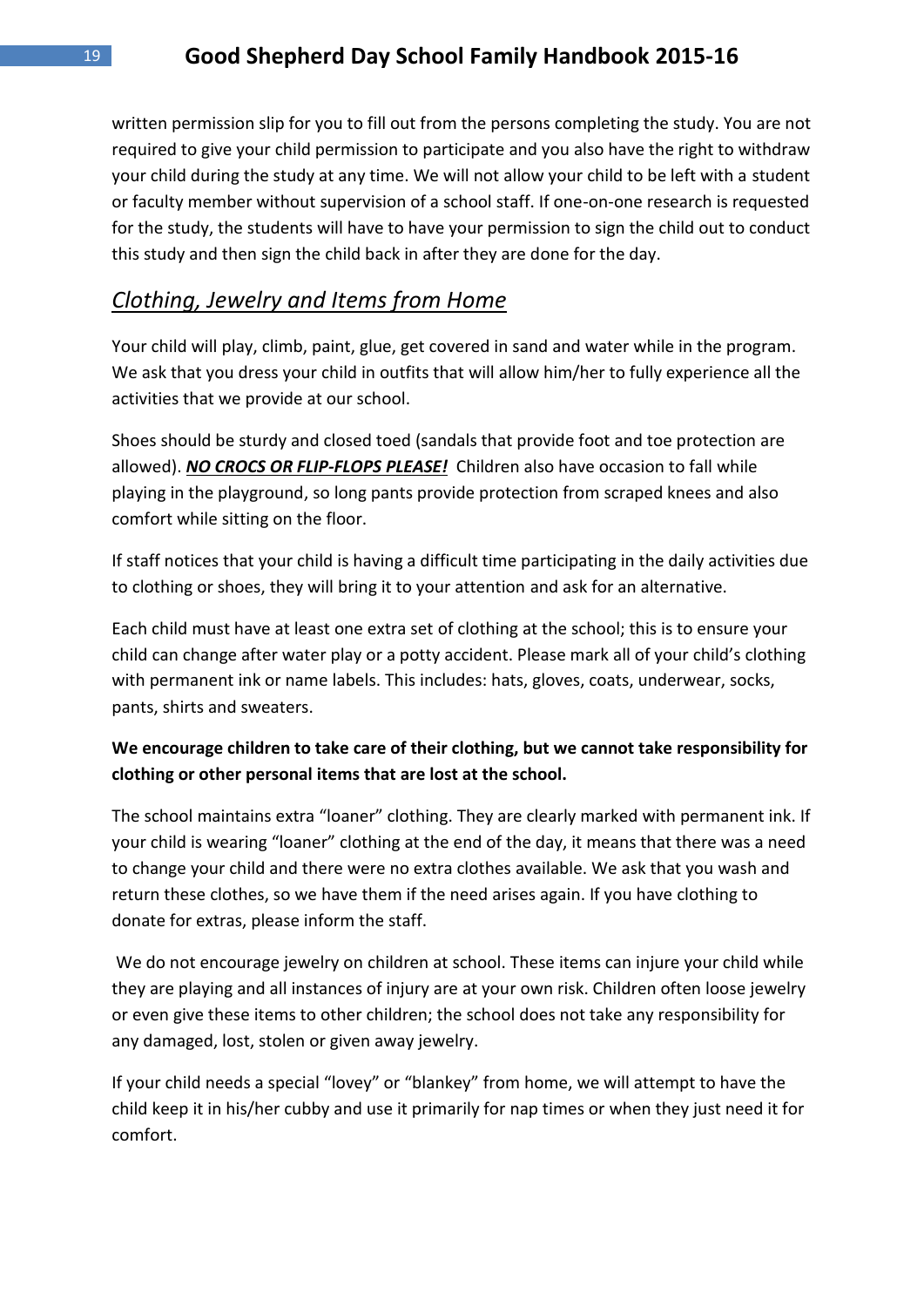We do encourage children to bring books from home. These can be shared with the whole class during daily story time. If your child wants to bring something, have them bring a book to read or an interesting rock or other natural item that can be incorporated into the classroom.

#### *Communication Process*

Regular communication between family and teacher is extremely important to our staff and the philosophy of our program. We achieve this in several ways:

Good Shepherd Day School Family Handbook

Church/school web site

Parent conferences at least twice per year with your Primary Caregiver

A parent bulletin board is located in each classroom.

Daily greeting and good-bye of all children and parents

Weekly or, if needed, daily discussion with parents on child's progress/concerns

Message board – posted at the entry/lobby for upcoming events and reminders to parents

Parent resources – materials available on a variety of topics as well as resources in the community available in the school office

Friends of Good Shepherd meetings to plan events that have a positive impact on the lives of the children, families, and staff

#### *Complaint Process*

If you, as a parent/guardian, have any complaints or concerns regarding Good Shepherd Day School, we require you to follow the school's process to address these issues. These complaints or concerns can be regarding any of the following:

• Allegations of unlawful discrimination regarding actual or perceived sex, sexual orientation, gender, ethnic group identification, race, ancestry, national origin, religion, color, mental or physical disability, or age or on the basis of a person's association with a person or group with one or more of these.

- The physical condition of the school and the materials therein.
- Services that your child receives while attending the school.
- Interactions that you've had with a staff member or other parent/guardians.
- Any other issues that you feel have a negative effect on the children at the school.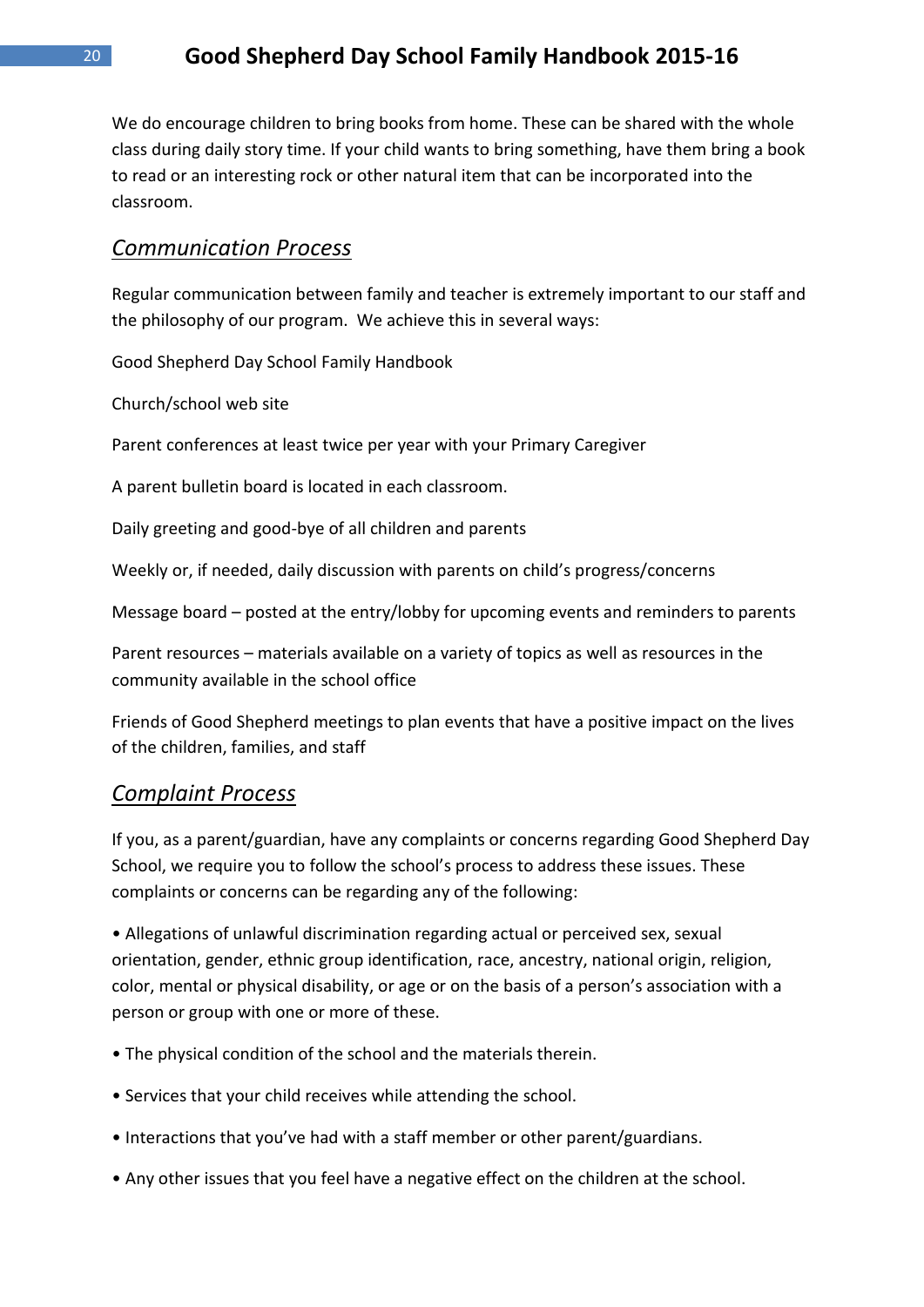All complaints are to be addressed to the Good Shepherd Day School Director, who is responsible for receiving, investigating and resolving the complaint. We ask that you follow our complaint process if you feel that the Director did not satisfy you.

Any complaint that you present to the Director in person or in writing will be investigated and the Director will respond in person or in writing the plan of action. All documents and other evidence you feel deem necessary must be submitted to the Director if related to the allegations of the complaint. You may file an appeal in writing within 15 days upon receipt of the Director's response to the Pastor for further resolution if you find you do not agree with the decision of the Director.

#### *Conferences*

Before you enroll, we require that you fill out a Family Questionnaire on your child. Upon enrollment, the teacher in the classroom that will be your child's Primary Caregiver will set up a preconference, to happen either by phone or in person. This will be the time the teacher will review the Family Questionnaire and you can share your desires for your child within our program. This is an information sharing session and will help transition your child into the classroom.

Conferences days are scheduled twice in the school year. During the conferences, you will meet with your child's teacher to discuss your child's strengths and appropriate developmental goals.

#### *Confidentiality*

Children's records are considered confidential. Children's records are available to the director, teachers, and agency inspectors. All assessments are shared with parents. Copies of assessments are available upon request.

In accordance with Health Insurance Portability and Accountability Act (HIPAA) guidelines, children's school records are kept in a secure area and released only to designated parties and parents. Child and family information is also computerized with access by password only. Additional access to file must be approved by the parent with a written permission form. Legal requests for children's records will be handled by the church's legal services.

We also ask that all parents keep confidential any knowledge they have about another child or family that could be interpreted in a harmful or discriminatory way.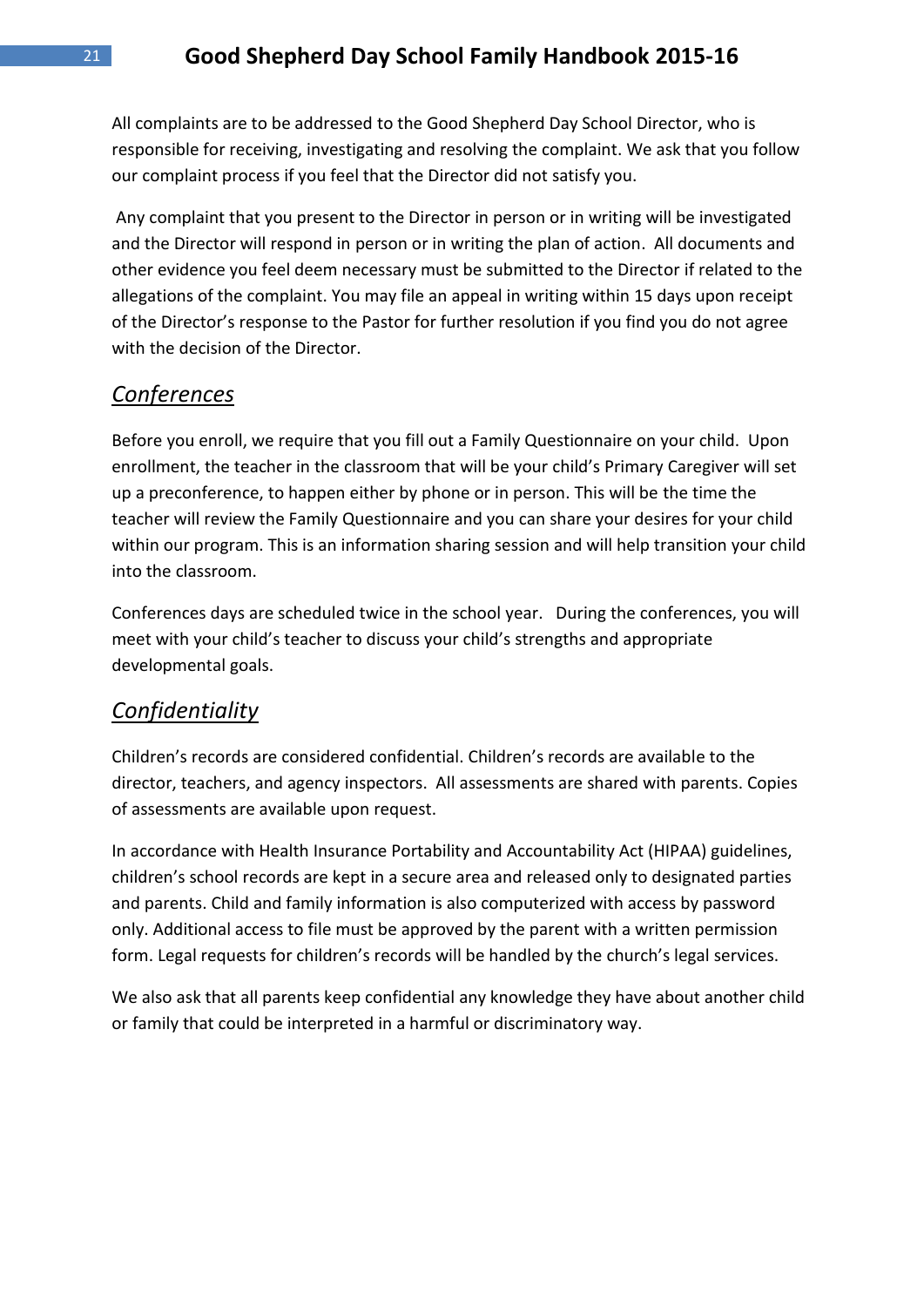# *Departure Procedures*

Upon pick up, parents are to sign their child OUT and record the departure time in their classroom notebook located in the lobby area.

Your child learns the routine of the day and when his/her classmates are picked up in relation to when you arrive. If you think that you may be late in picking up your child, please call your classroom teacher or the school immediately, so we can reassure your child.

Pick-up time should be by 12:30 for half-day program attendees; by 3:30 for full day attendees; and by 5:00 for Kid's Club attendees.

If your child is in picked up late, you will be charged a late fee. Children will be charged \$10 up to the first half hour, then \$10 for every half hour after. At dismissal/ closure time, staff will begin to call from your child's authorized list to find an adult, if they had not heard from you. If no authorized adult can be found, the Police Department will be called.

At pick up time, take a few minutes to allow your child a chance to clean up what he/she was working on or to show you the painting or discovery of the day, and if your child's teacher is still here, to discuss how their day went. When your child is signed out, you acknowledge that you are now responsible for him/her. *Please supervise your child closely on the playground if you do choose to spend some time there at the end of his or her day.*

Please make sure a staff member in the room recognizes your arrival or departure. If you are unable to pick up your child he/she will be released only to adults (18 years or over) designated on the emergency release form or other adults you designate in writing in advance. Please inform all designated adults that photo identification is required, as well as proper child safety seats.

Please do not let your child leave the school without you, even if there is someone waiting for them in the front office or parking lot; please keep them with you at all times.

Children will be released only to a parent or other persons designated on the *Emergency Contact Form*. Parents must provide permission in writing for any additional pick-up designees.

Those parents who may have custody issues should consult with an attorney regarding legal protection for their children. Parents must provide us with any court orders so that we can enforce your legal rights, should the need arise.

Parents are asked to be respectful of the staff's need to close the center at 5:00 p.m.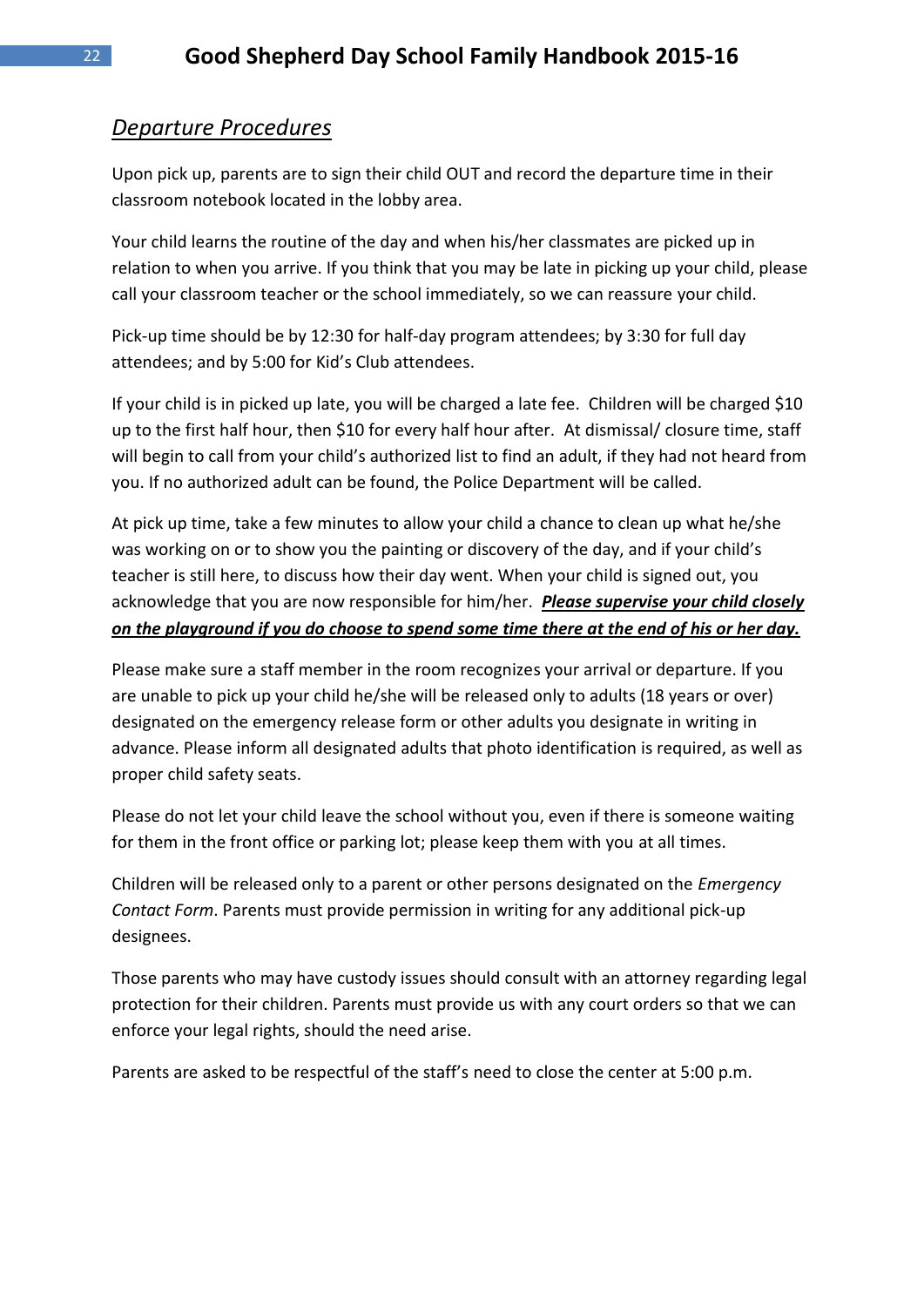# Emergency Evacuation

Our Emergency Plan provides for response to all types of emergencies. In the event of an emergency, which would require evacuation of the school, children will be evacuated to a designated safe area. Parents will be notified of the emergency situation and the location and condition of their child as means of communication permit.

Depending on the circumstance of the emergency, we will use one of the following protective actions:

- *Immediate evacuation:* Students are evacuated to a safe area on the grounds of the facility in the event of a fire, etc.
- *In-place sheltering:* Sudden occurrences, weather or hazardous materials related, may dictate that taking cover inside the building is the best immediate response. The emergency relocation site is either in the school kitchen or in the church sanctuary, depending on the location and nature of the emergency.
- *Evacuation:* Total evacuation of the facility may become necessary if there is a danger in the area. In this case, children will be taken to a relocation facility. We currently have 2 available, they are:
	- o Emergency Relocation Facility A at **The Tahitian Inn***.*
	- o And Emergency Relocation Facility B **at LA Fitness***).*

If it ever becomes necessary to relocate, a sign will be posted on the door stating which facility we've gone to (A or B). **If you're not sure how to get there, please ask for directions before there is an emergency.**

 *Modified Operation:* May include cancellation/postponement or rescheduling of normal activities. These actions are normally taken in case of a severe weather or building problems (such as utility disruptions) that make it unsafe for children, but may be necessary in a variety of situations.

Please listen to *Bay News 9 or WUSF FM* for announcements relating any of the emergency actions listed above. We ask that you not call during the emergency. This will keep the main telephone line free to make emergency calls and relay information. You can call your classroom teacher as an alternate number in an emergency event.

The form designating persons to pick up your child is included in the enrollment packet and these people will be contacted in the event you cannot pick up your child in an emergency event.

Emergency fire drills are held monthly, using either primary or secondary escape routes.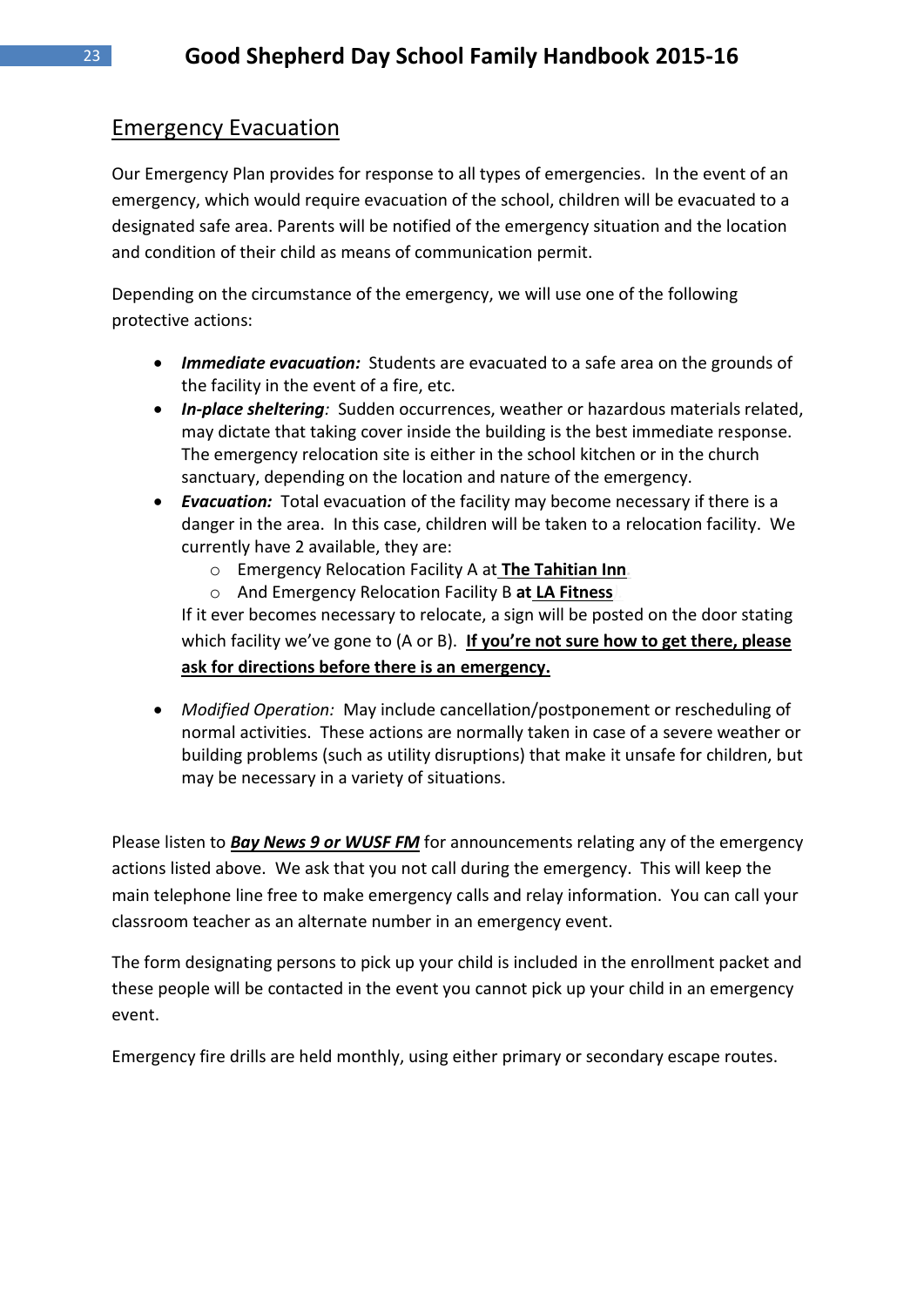# *Emergency Contact/Pick-up Information*

It is the parent's responsibility to make sure emergency contact/ pick-up information is provided as requested and kept current throughout the school year.

Parents are asked to advise the school staff of changes of address, phone number, emergency information, class schedule, or any family information that might affect the child's well-being while at school.

# Emergency Medical Care

In case of accident or emergency concerning a child, the director or director's designee will promptly take such measures as are, in his/her judgment, in the best interest of the child. A staff member with a valid first aid or CPR certificate shall treat a child with a physical injury. In the case of a serious injury, parents will be contacted to transport the child to a medical facility. Parents will be notified using the emergency information provided on the enrollment form*.* If the parent(s) cannot be located or the injury requires emergency medical treatment, will obtain needed emergency services by calling 911.

# *Family Fieldtrips and Special Events*

Our field trips are planned as special family events. Families provide their own transportation to the field trip site and are responsible for their own child. We encourage you to join us on as many fieldtrips as possible!

Good Shepherd Church and its representatives are not responsible for any injury or death that results from going to or from a field trip, during a field trip, or as a result of having attended a field trip.

Some field trips require an entrance or participation fee that each family is responsible for paying.

In addition, we may also have special guest speakers or children's program coordinators to give a special presentation. These are supervised by the classroom teachers, and children are never left in their care. Some guest speakers and events may require a fee. We will let you know well in advance how much it is. If you have a credit on your account, you may use this towards this fee.

We do invite select outside vendors to give optional extra-curricular classes (fitness, Spanish, etc.) outside of your child's regular hours. For these, you would sign-up and pay for the classes directly with the vendor. Credit on your account does not apply to these vendors/classes. Teachers do not supervise these after-hours vendors.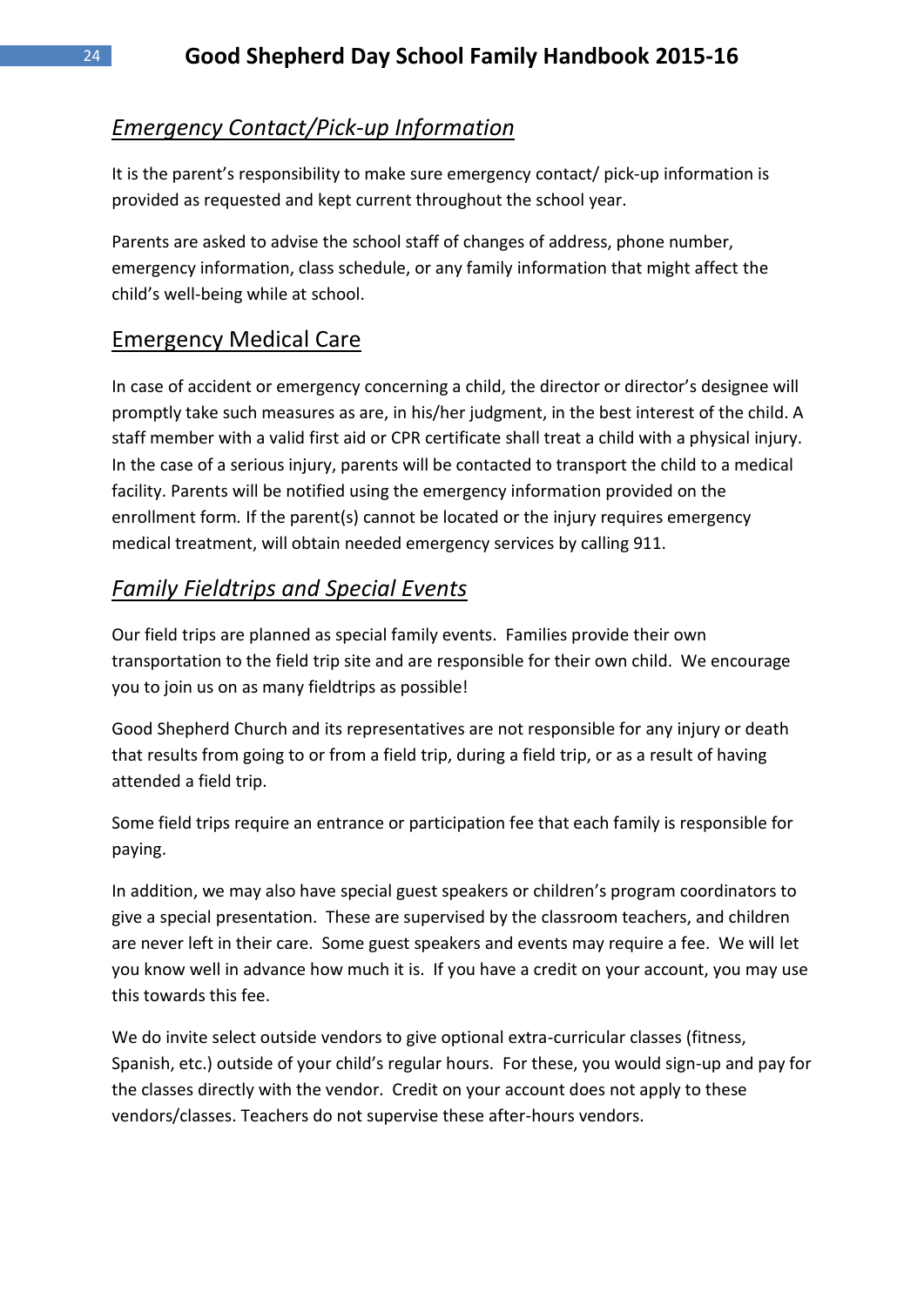# *Food Allergies*

Good Shepherd Day School is a nut-free school. We ask all parents to find an alternative to peanut and other nut products for their child's lunch. Food allergies must be documented by the child's physician. A medical plan and emergency contacts must be provided in case of an allergic reaction. For safety purposes, allergies will be posted in the child's classroom. Reasonable accommodation will be made for children who have food allergies to eat in an area that does not come into direct contact with a potentially dangerous food.

# *Guidance and Discipline Policy*

Good Shepherd Day School is a place where children are respected as they learn about the world around them. Teachers who work here understand that their job includes:

- Teaching children about socially acceptable behaviors: how to make and keep friends; how to take turns; how to ask for things; that touches should be gentle; how to begin to share; how to be generous and thoughtful; how to resolve conflicts with others in an appropriate way.
- Teaching children about how to respect the learning environment: taking care of equipment; taking responsibility for cleaning up toys and messes; how to be safe and take safe risks.
- Teaching children how to become emotionally literate/intelligent: helping children understand their own feelings and understand the feelings of others; how to describe how their feelings using appropriate words; how to handle strong feelings in an appropriate, non-aggressive way.
- Teaching children to respect diversity: respect for how people look, dress, eat, speak; that bullying is not acceptable.

As children learn social-emotional skills, it is expected that teachers use positive discipline and guidance techniques at all times. These strategies include:

- Using logical and natural consequences in appropriate situations.
- Discussing the behavior with the child, kneeling down to speak to them.
- Using physical touch to reassure or guide children as needed.
- Telling children what to do, instead of what not to do.
- Redirecting a child's behavior to a situation where they can practice their need to do the behavior in a safe, acceptable way.
- Using the classroom room arrangement, equipment, activities, and schedule as management and prevention tools.
- Using teaching strategies to teach social-emotional skills like reading stories, playing group games, role-playing, peace corners.
- Using signals for transitions: bells, songs, games, etc.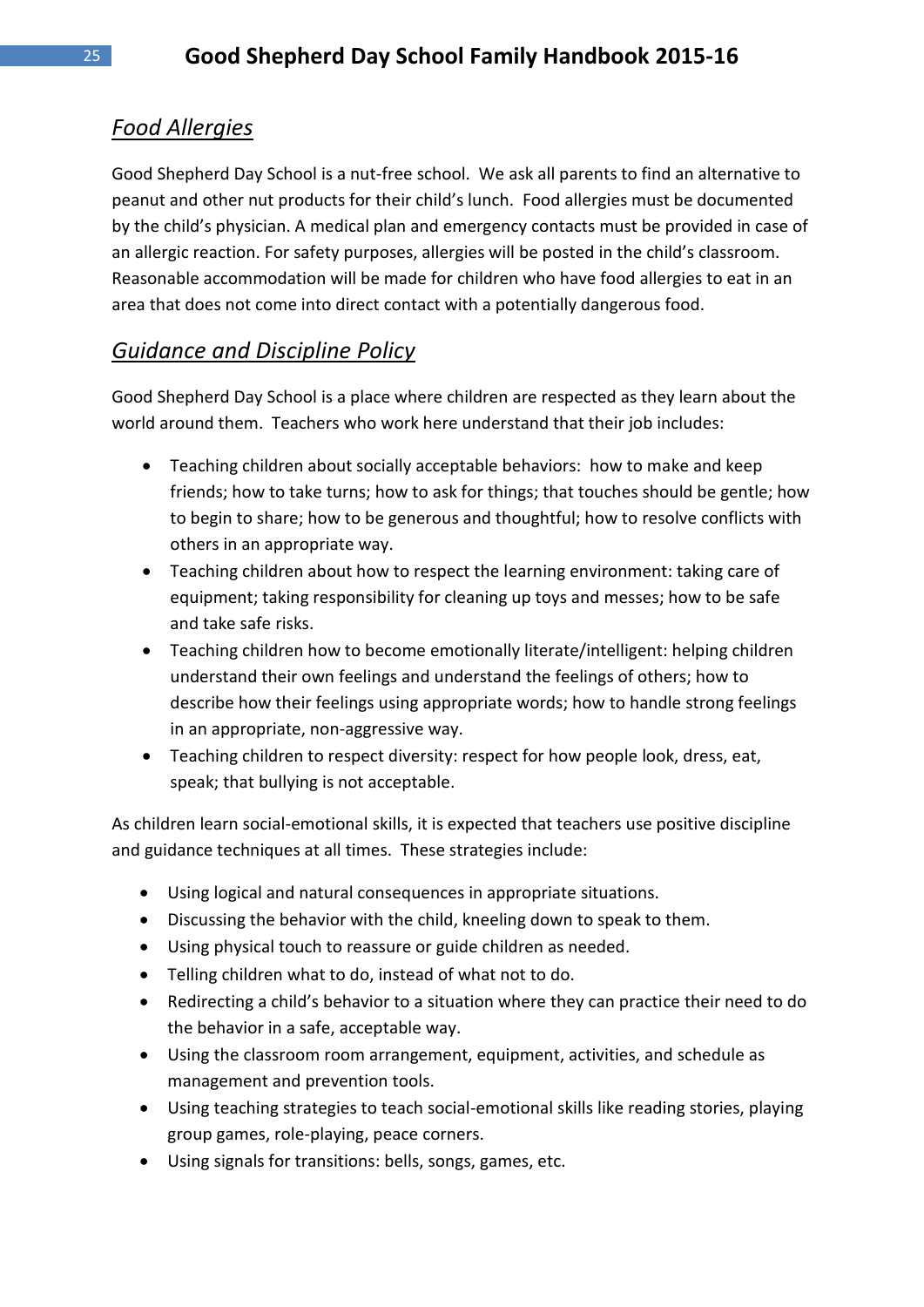- Team teaching: supporting each other's efforts when using guidance.
- Using intensive individual interventions that are developed in partnership with the families of children who have severe behaviors and any outside personnel (if needed)
- Using the language of acceptance and understanding, *Active Listening*, to develop positive relationships with children and their families.
- Allowing children to have "time away" or "cool-off time" if they are unable to participate safely or appropriately with others.
- Using teacher proximity to manage behavior, particularly on the playground.

#### **Prohibited Teacher Behaviors**

The following teacher behaviors are not allowed at Good Shepherd Day School:

- Time out (as defined as a teacher controlled amount of time a child sits apart from the group).
- Withdrawal of a planned meal as a form of consequence or punishment.
- Withdrawal of physical activity time.
- Withdrawal of educational activity time.
- Isolation from the group at activity time or meal time.
- Isolation of a child in a closet, cabinet, or other confining space.
- Using derogatory, disrespectful language such as "You are bad", "You are a brat", "You are a pain", "You are evil", "You are an ugly person".
- Any threat of physical punishment, either verbally ("You are going to get a spanking") or physically (raising your hand or other body part in a threatening manner).
- Any actual physical punishment including hitting, pinching, biting, slapping of hands, pushing, kicking.
- Disrespectful language of a child's parents/caregivers, their culture, ethnicity, or heritage as a way of manipulating a child or shaming a child.
- Language that is shaming something about a child that they cannot control such as appearance, smell, ability/disability, or speech.
- Using Barriers to Communication (as defined in Teacher Effectiveness Training by Thomas Gordon), such as sarcasm and name calling.
- Yelling or screaming across the classroom or playground as a regular way of communicating to children about their behavior.
- *Physical restraint is only permissible when a child is uncontrollably harming other children/adults, harming the school property/equipment or harming him/her self. Physical restraint should be stopped if it is obvious that too much force is needed to restrain the child without causing the child harm. All occasions of physical restraint should be reported to the director and to the parent.*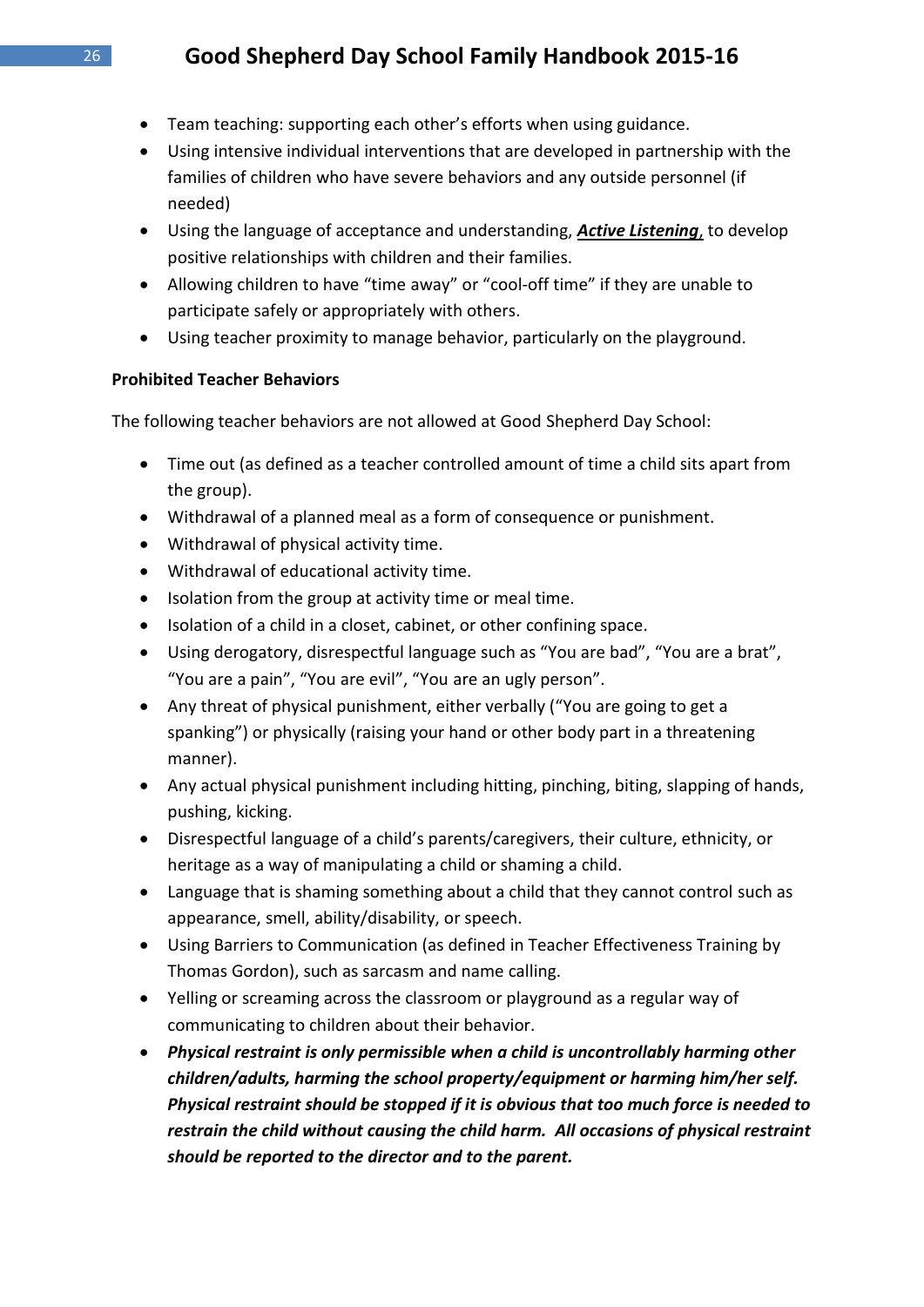Teachers who *routinely use* (as defined by daily or weekly, or in many situations, or instead of the use of positive guidance strategies provided during orientation training) these behaviors, or any other behavior that is observed to be inappropriate in developing children's healthy social-emotional skills, will be counseled by the administration, with possible immediate termination, if a child's health or safety is threatened.

#### *Biting and Extreme Aggressive Behavior Policy and Procedures*

At Good Shepherd Day School (GSDS) the children's safety is our primary concern. Therefore, we look at repeated and unresponsive extreme aggression by a child to another child or teacher as a safety issue.

The following guidelines are to help everyone concerned with a child who demonstrates aggressive behavior. It outlines the steps that are normally taken in response by the school to maintain the safety of the people who come to GSDS.

#### *GSDS Definition of Normal Aggressive Behavior and Extreme Aggressive Behavior*

Aggressive behavior is behavior which is demonstrated by a child that causes either physical or psychological harm to another person. It is natural and normal for every young child at some point to use aggressive behavior on occasion. Children try aggressive behaviors because they either lack verbal or social skills to solve social problems get their needs met, or because they are trying out behaviors to see if it is socially acceptable in the school setting. The teachers at GSDS have been trained to handle most types of typical aggressive behavior, and the majority of the time, children respond to these guidance strategies.

*Extreme aggressive behaviors* are those behaviors:

- that do not respond to normal teacher guidance
- that require interventions beyond what the teachers and school are capable of
- that are disruptive to the educational flow of the day
- that require a teacher the majority of time one-on-one with a child
- that are frequent and intense (three or more times within five days consecutive days or less of attendance)
- that cause physical or psychological harm to the children or adults at the school.

Extreme physical aggression includes, but is not limited to:

- Biting (both breaking the skin and not)
- Hitting (leaving a mark or not; with an object or not)
- Kicking (leaving a mark or not)
- Pushing down or over (that causes injury or not)
- Throwing objects (that causes injury or not)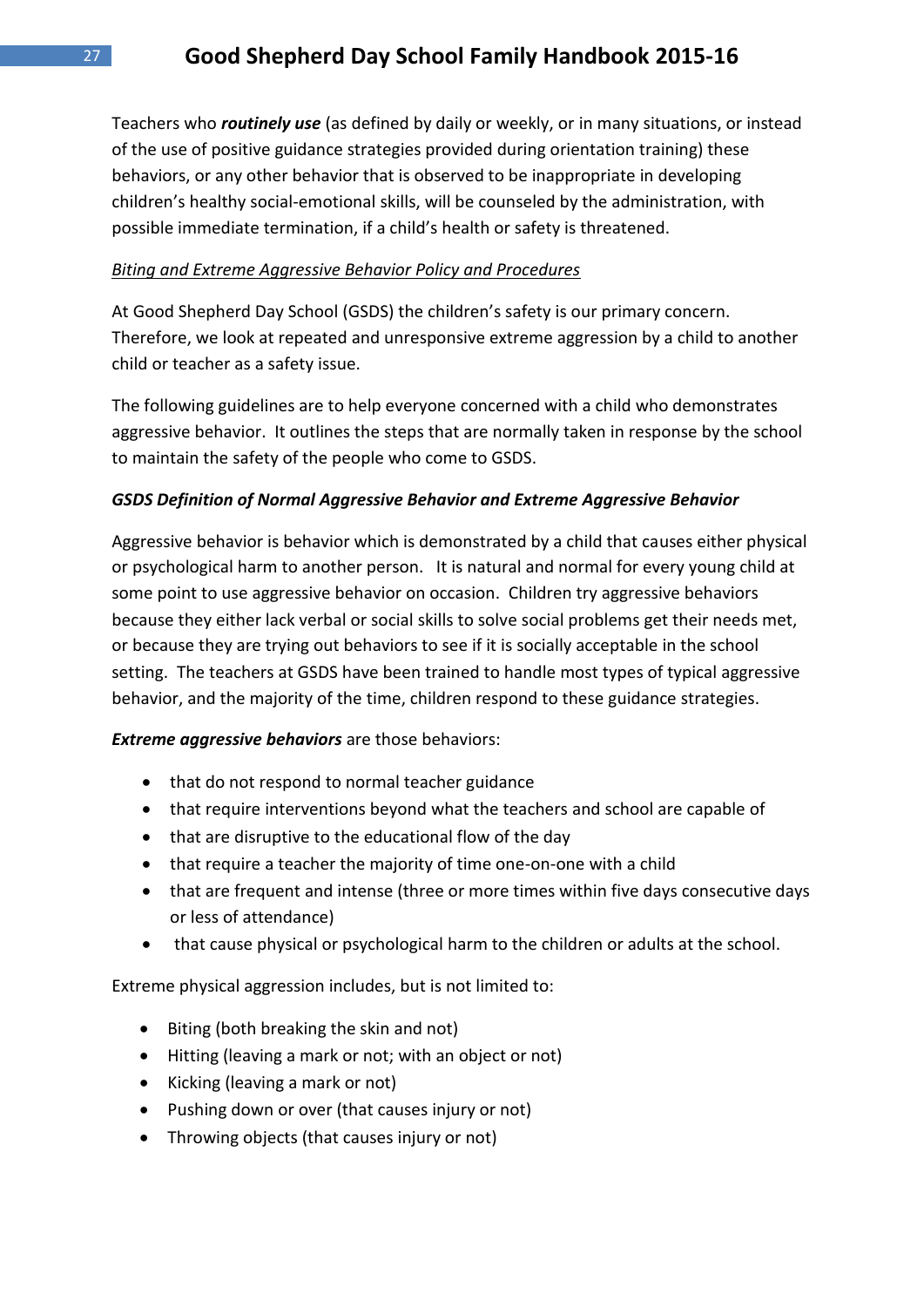Extreme verbal/psychological aggression includes, but is not limited to:

- Profanity
- Name calling
- Taunting
- Bullying
- Derogatory remarks about another child's appearance, clothes, family, etc.

#### *GSDS Procedure for Responding to Extreme Aggressive Behavior*

- 1. We notify the parents of both the aggressor and victim regarding the event using an "Incident Report".
- 2. Parents of both children involved sign and return the Incident Reports.
- 3. The Incident Reports are kept on file in the Director's office. A copy can be given to either parent upon request.
- 4. If *two incidents* of extreme aggressive behavior have occurred *within one day*  (biting, hitting, etc) the parent will be called and asked to take the child home within the hour.
- 5. *If 3 days of extreme aggressive behavior have occurred within five consecutive days of attendance,* a conference with the aggressive child's family will be held within 10 days when they will discuss possible causes/triggers, and possible interventions from both the home and school.
- 6. A plan of action will be created with the aggressive child's parents, teachers, and Director. The Director may request that the parents take their child to a professional (doctor, therapist, etc) to have them receive appropriate screening so all parties can better understand the nature of the child's behavior before the plan of action is written. The Director or parent may request that developmental professionals attend the meeting to help with the plan for the child.
- 7. The plan of action will contain a time-line for all parties to implement the plan of action and for when the child's behavior should decrease in frequency or stop. The time line will vary according to the nature of the aggressive behavior, the age of the child, and other variables.
- 8. If the behavior gets better, but the child later returns to use some kind of extreme aggressive behavior that has the same frequency and severity that led to the first action plan, then the process will happen again. The process can occur no more than a maximum of two times within the child's total attendance at GSDS.
- 9. If after the period of time put forth in the plan of action passes, and the child's behavior has either not changed, gotten worse, or the child is beginning a new set of aggressive behaviors, or the family shows no concern and does not follow-through on the agreed plan of action, the family will be called in for a conference within 10 days to begin the child's disenrollment and transition to their new care options.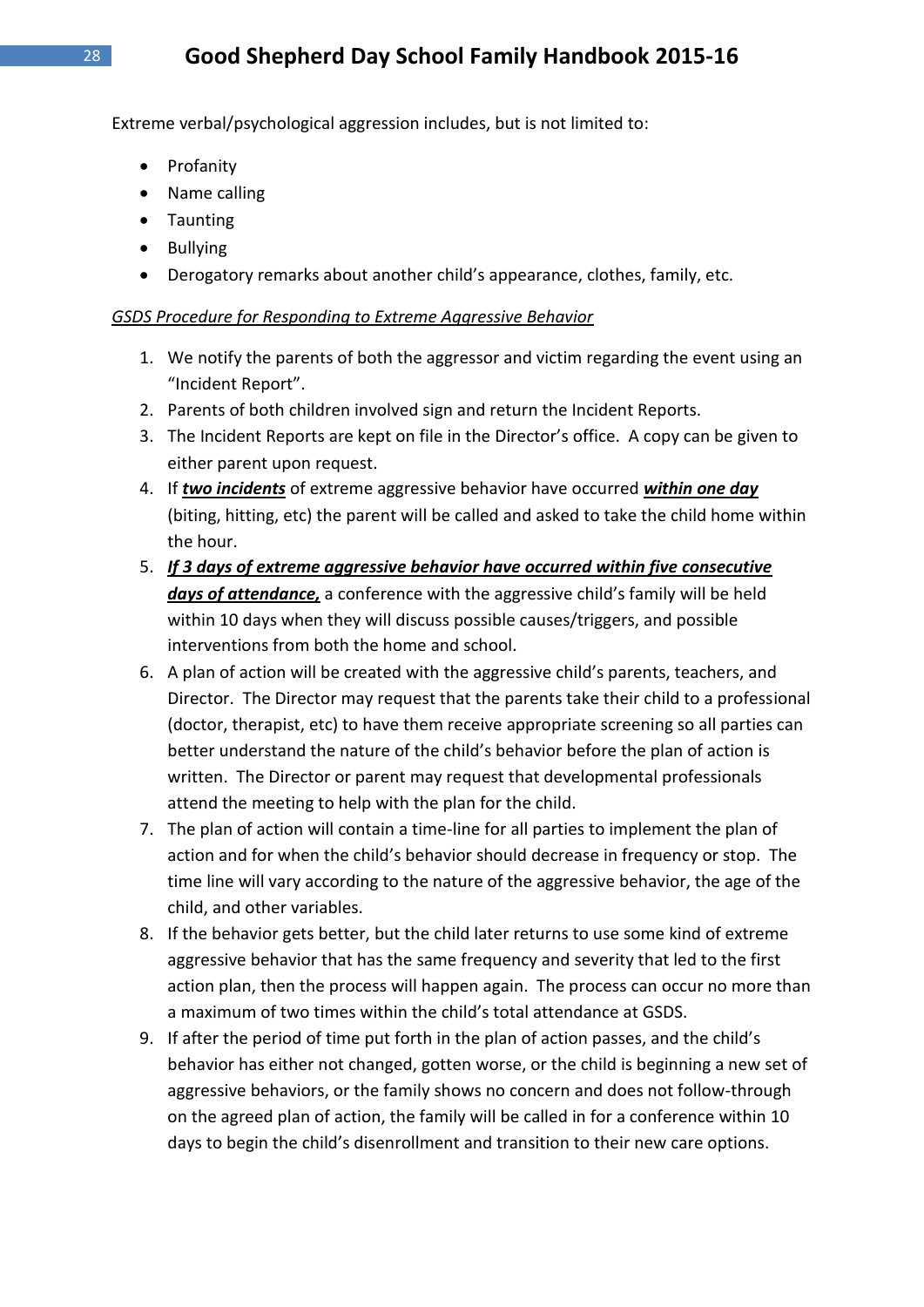- 10. Disenrollment from the center will vary according to the family's ability to find alternate and appropriate care for their child.
- 11. GSDS reserves the right to immediately disenroll any child who has such extreme aggressive behavior that a plan of action is not enough to secure the safety of the children and adults of the school.

#### *School Rules for Children:*

- No Hurts: Children are physical explorers of their environment, including each other. We teach children to touch each other nicely (no hitting, pushing, kicking, biting, etc). We also teach the children that words are for getting needs met, not for bullying or taunting. The teachers, equipment and learning environment also have a right to have "no hurts". If someone is breaking the rule, the children and teacher discuss the rule and look for alternatives.
- Stick Together: To maintain supervision, safety and provide learning experiences, the children are expected to stay with their classroom group.
- Have Fun! If someone is not having fun, that means their needs are not getting met. Teachers will explore with the children what needs they have and find acceptable ways to get them met so they have positive feelings about their school day.

#### *Health and Safety*

It is our goal to keep the children in our program as healthy as possible, but there are times when your child will have to stay at home when ill. Illnesses are very common when your child first enters a school setting and at the beginning of the year. As your child's immunity increases, the amount of time being ill will decrease.

Every morning staff will check your child's health status upon arrival to the school. This health check is informal, but if your child appears to be showing signs of illness, he/she may not be admitted to the program.

If your child becomes ill while at the school, you or other authorized persons will be called and required to pick up your child promptly depending on the severity of symptoms.

We cannot accommodate requests from parents to keep their children indoors, because we must maintain staff-child ratios. Children will be dressed warmly in cold weather under 60 degrees and will not be permitted outside in the rain, except for under patio/covered areas or with proper rain gear to cover them with. In warm weather, children will be encouraged to play in the shade areas to help keep them cool.

The Staff are trained in procedures to maintain a healthy environment through cleaning and hand washing, as well as with universal precautions. However, it is impossible to completely prevent the spread of disease in any setting, though we will do our best to limit it. Keep in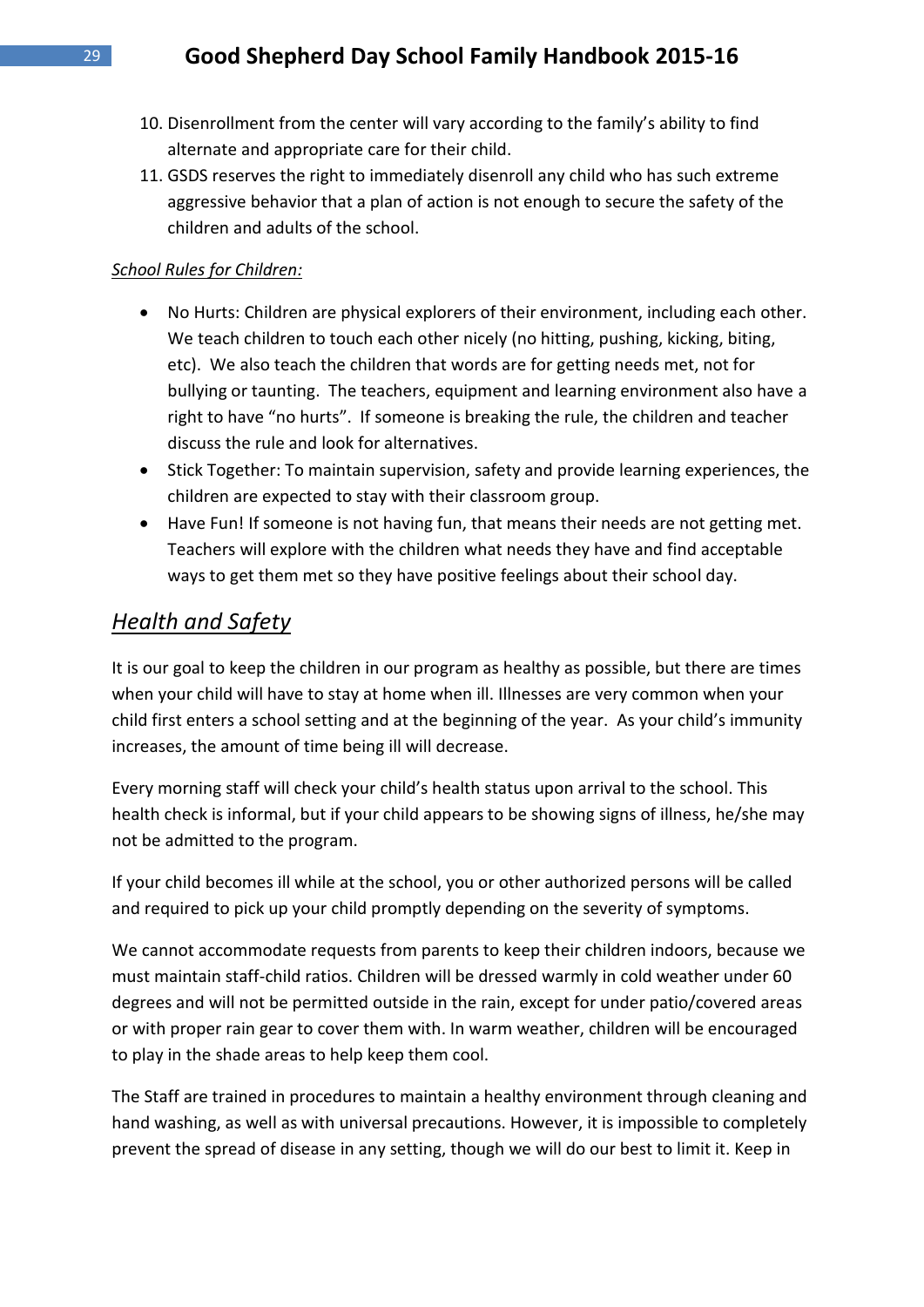mind that many common communicable diseases are transmitted through air and are not preventable if a contagious child is present.

Please notify the preschool office if your child contracts a contagious disease so that parents may be notified of their child's exposure. Upon returning to school following illness, children should be symptom-free for 24 hours without preventative medication (Tylenol, Imodium A-D, etc.).

Children may not attend the program if any of the following symptoms are present:

- A child who has been absent five (5) or more consecutive days due to illness **must have a doctor's note before returning to the program**.
- A child having a contagious condition: such as, measles, chicken pox, mumps, whooping cough, hand/foot and mouth, and streptococcal infections. Once diagnosed by a doctor, please inform the school. We will notify other parents of the disease and symptoms, while keeping your child's name confidential. The child may return when he/she are no longer contagious, when symptoms are gone or with a doctor's note.
- A child with a fever (oral 101 degrees or higher, armpit 100 degrees or higher) cannot be accepted. The child must be fever free without medication for 24 hours prior to returning to the program. Your child may return to school before 24 hours, when teething caused the fever.
- Lice, Scabies and Pinworms: Hair must be washed with medicated shampoo and be free of all nits (eggs) and lice (insects) before returning to the school. Child must be treated with prescription medication for scabies and pinworms and cleared by a doctor to return to school.
- Eye infection/discharge: Pink eye or other eye infections are highly contagious. The child may return with a doctor's release that he/she is no longer contagious.
- Rashes: A doctor must diagnose unidentified rashes or skin conditions and the child may return with a release. If the child is uncomfortable due to a rash (diaper rash included), we may ask that you keep them at home until they have healed adequately and can comfortably participate in the program.
- Coughing: A child should remain home with a cough accompanied with a fever or when having difficulty breathing (due to cough or asthma). The child may return when symptoms disappear.
- Diarrhea: Loose bowel movements that are not contained by a diaper or underwear, or three (3) very loose stools in one day, requires that the child to stay home until the symptoms clear. If your child is teething, has food allergies or is on medication that may cause a loose bowel movement, please provide this information to the staff.
- Vomiting: If your child has forceful vomiting with other symptoms or is unable to eat, you will be notified and the child may be sent home.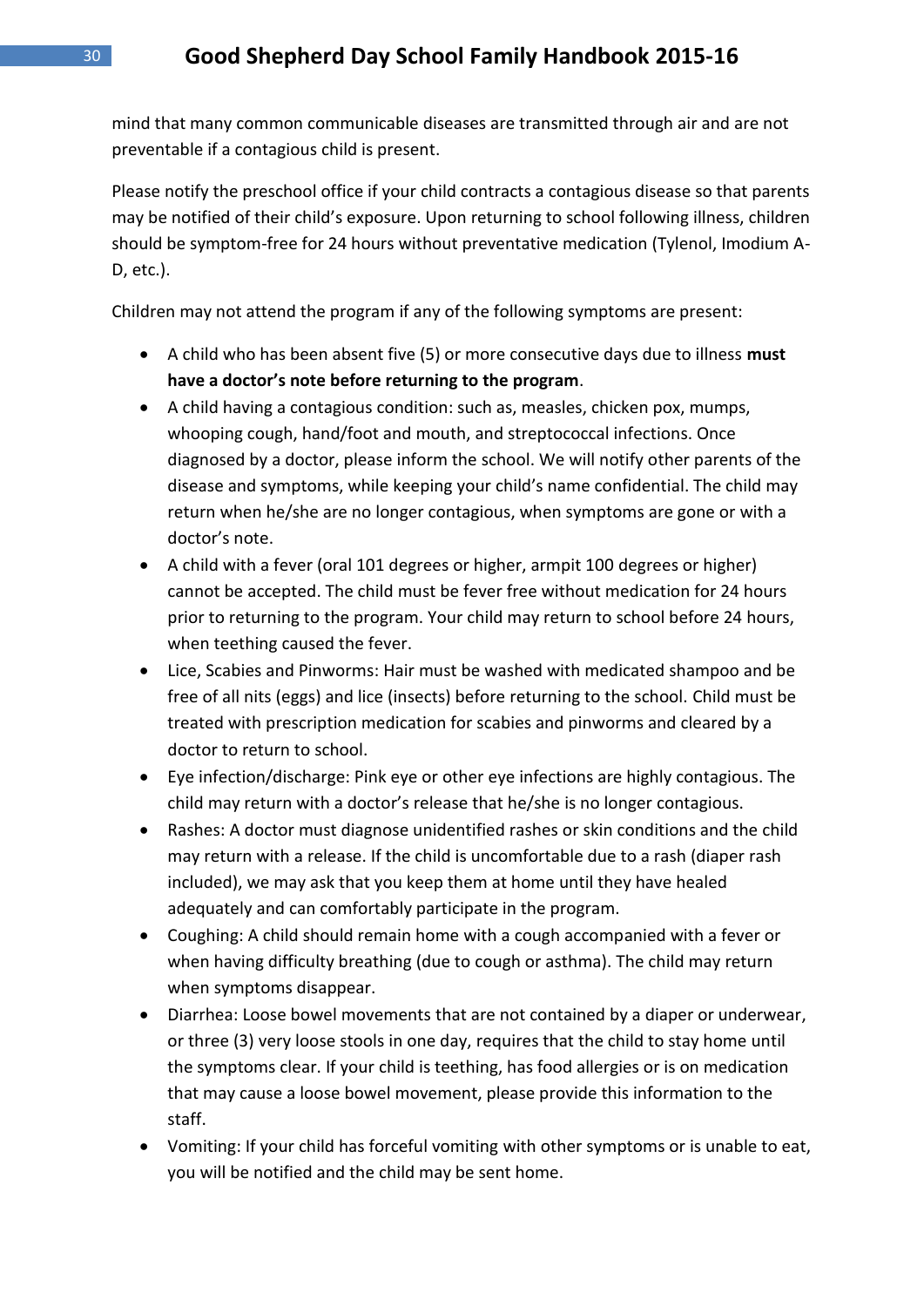One of the most difficult decisions for the childcare staff is determining when to send a child home from daily activities due to illness. A primary goal is to provide a healthy environment by controlling the spread of disease in order to provide the best care, while being sensitive to family needs.

#### *Meals*

Children are provided a morning snack between 10:00-10:30 and an afternoon snack between 2:45-3:15. Nutritious snacks consist of two food groups that meet the USDA Child and Adult Care Food Program Guidelines. Menus are posted in each classroom and in the school lobby.

Snacks may be provided by parents on special occasions such as a child's birthday; however, they must meet minimum nutritional standards if taking the place of a school sponsored meal and the parent must notify the school at least one week in advance.

Lunch from home should also meet the USDA guidelines and include a representative food from each of the four food groups: dairy, grain, fruit/vegetable, and protein. Chips and sodas of any kind do not constitute a food group and we ask that these be left at home.

#### *Medications*

Over-the-counter and prescription medications will be administered by staff **only with a doctor's written instruction or as prescribed**. Your child's name must be on the original container and we can only administer medication as directed on the label for your child's age/weight, unless a doctor provides other written directions. Parents must fill out a medication form and give the form and medication directly to the staff for proper storage. **Never have your child possess any medication or add medication to a drink**. If you are able to administer the medication yourself, we encourage you to do that.

We highly suggest that if your child is on a regular prescription medication schedule that you have the pharmacy split the prescription so that the school has one and you have one at home so that the chances of forgetting to take it home or bringing it to school are minimized and your child does not miss a dose.

If your child has an epi-pen or other medication to treat an allergy, specific instructions regarding symptoms to look for and appropriate administration and dosage from your doctor must be on file.

Topical ointments, such as diaper rash cream or sunscreen, will also need a medication form filled out and signed by the parent/guardian (see enrolment packet for the form).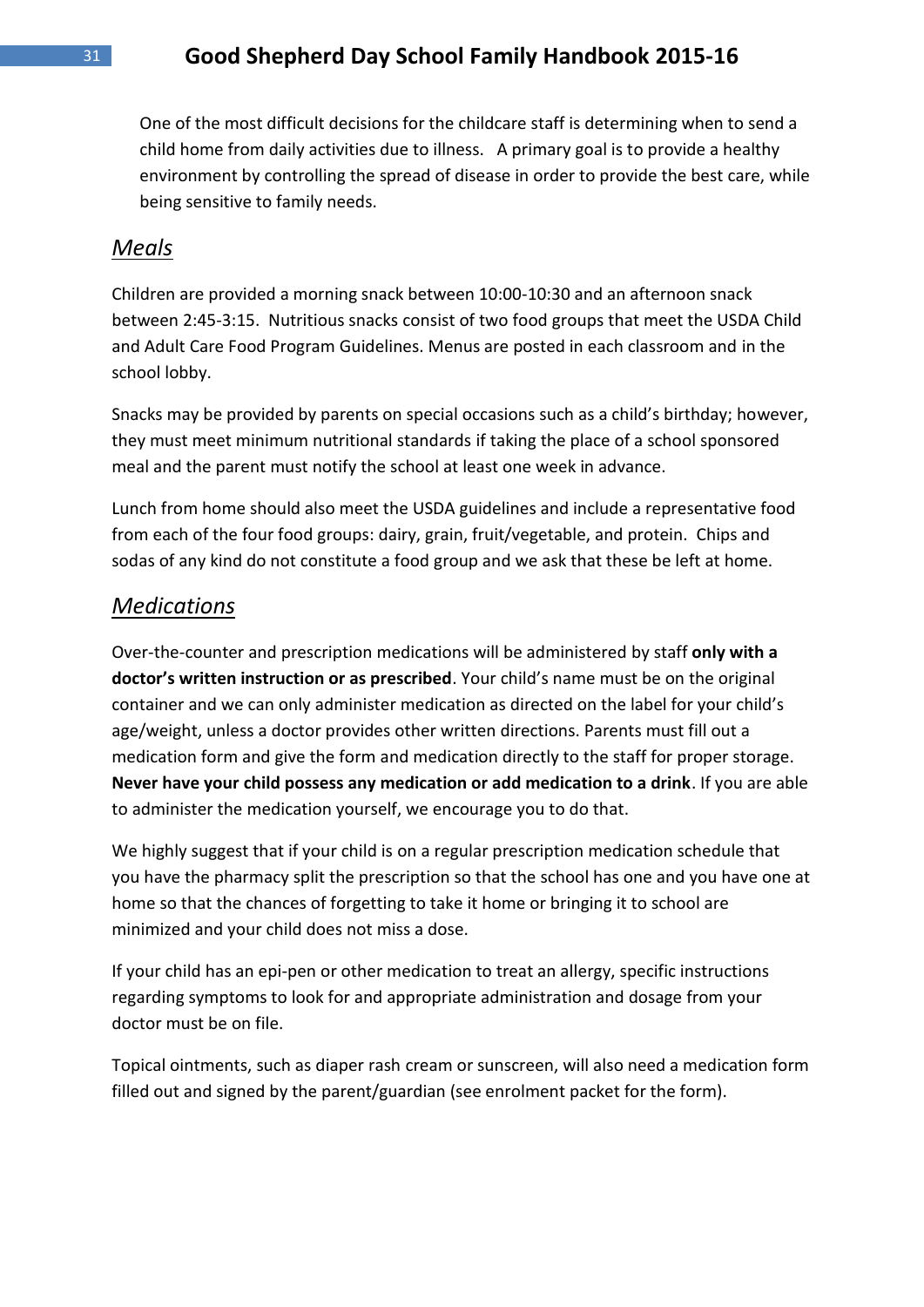# *Open Door Policy*

Good Shepherd Day School maintains an open door policy. Parents are encouraged to visit the school anytime during hours of operation 7:30 a.m. until 5:00 p.m.

# *Outdoor Play*

Fresh air, sunshine, and exercise are good for children and recommended by pediatricians. Children play outdoors daily unless steady rain or lightning is present. The equipment and grounds are checked daily for safety and cleanliness. Teachers position themselves throughout the playground taking vantage points that allow them the best angles for supervision. Children of all ages are allowed to explore and experience the playground while following playground rules. If a child refuses to comply with safety rules, he/she may be asked to sit with a teacher or with a quiet activity until he/she feels ready to resume playing while following school rules.

If you choose to stay a while on the playground during pick up or drop off time, we ask that you supervise your child and expect them to follow all the rules during their time on campus. Parents should not expect teachers to supervise their child while the parent/guardian is present.

# *Photography*

Parents are asked to sign a *Photography Permission Form* upon enrollment. Photographs are taken throughout the school year by school staff for documentation purposes. A professional photographer is contracted to take individual and group portraits in the fall and spring of the school year. Parents will be notified in advance of the date and details.

# *Potty Training and Toileting*

Successful potty training is reliant upon certain conditions: children usually have basic speech skills, bladder awareness and neurological development, and can take off and put on their own clothes. Until your child is potty trained, you must make sure that there are enough diapers/pull-ups and wipes for your child at the school. You are responsible to check daily to insure that your child will not run out of diapers/pull-ups or wipes.

Once you and your Primary Caregiver agree that your child is showing readiness to be potty trained, we ask that you send in two complete changes of clothing (shirt, pants, underwear, socks and shoes). We find that children learn how to use the potty easier if you avoid Pullup style diapers and move straight to underwear. If after two weeks your child is not showing progress, we may ask you to consider stopping the potty training until your child shows more readiness. Please work closely with your Primary Caregiver on this issue!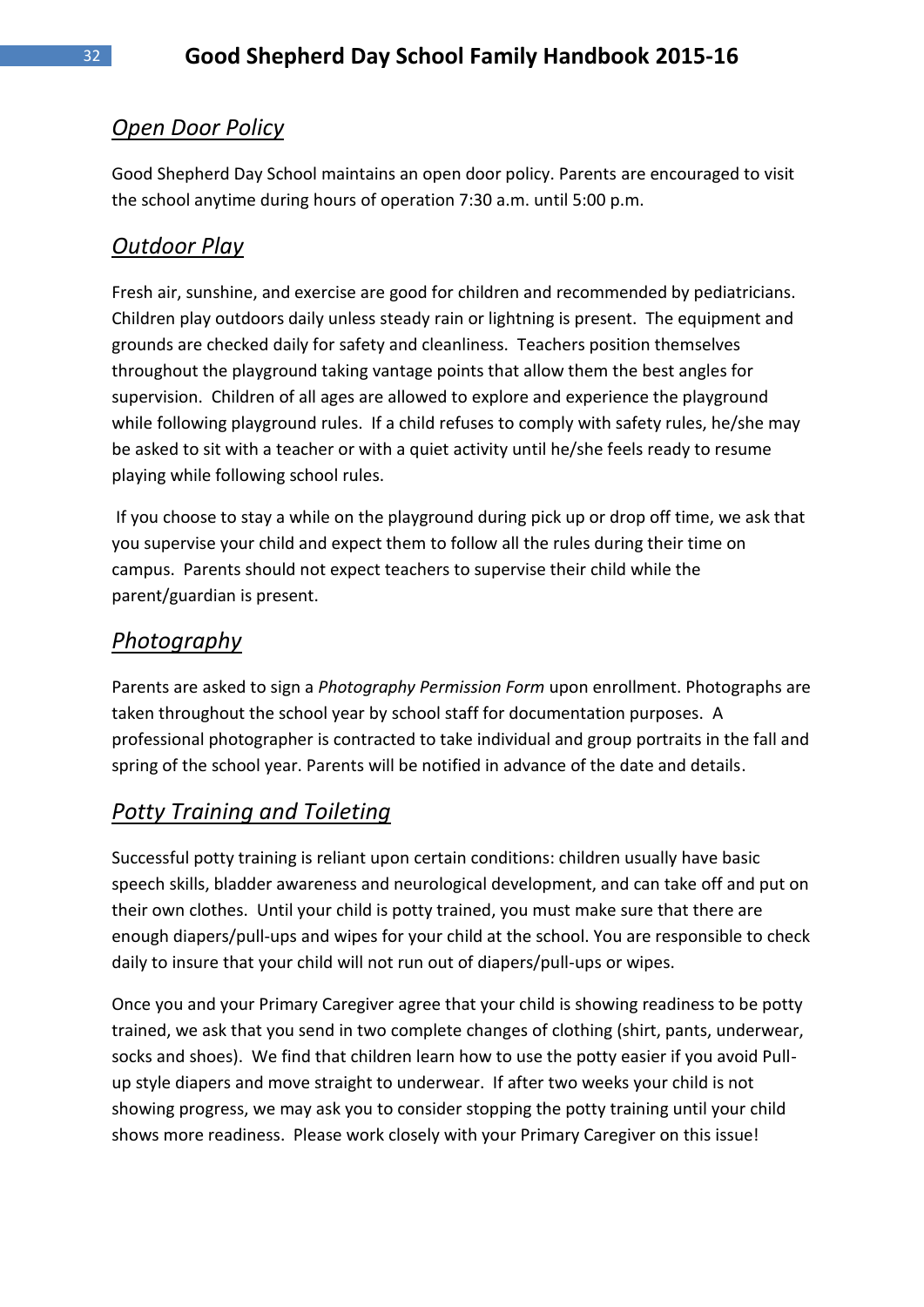Because of the ages of the children we serve at the school, **we do not provide separate boy's restrooms or girl's restrooms**. Children are requested to use the restroom closest to the staff member on hand, to provide supervision and be available if the child is in need of assistance.

#### *Rest Time*

Children between the ages of 2-3, and those 3-5 year olds who still need a nap, are given a rest time during the hours of 1-3 in one of the classrooms off of the playground. We provide a mat, but we ask that you bring a labeled blanket and sheet from home; many children like to sleep with bedding that is familiar to them. The blanket and sheet should be a crib/infant size. These should be taken home on a weekly basis and washed. Most families take the bedding home on the weekend, but if this does not fit your laundering schedule, take it home on another evening. Please bring it back for the next school day, so your child will have a restful nap time. You can drop off your nap supplies in the Starfish room.

#### *Security*

There is a code to access the gate to the school that is given to family members and friends that are approved by the child's parent/guardian. If in the event any suspicious person or activity is noticed, 911 will be called.

#### *Separation Issues*

We understand young children often have difficulty with separation. We want to reassure you that we are always ready to talk to you and comfort your child.

Always say good-bye with a kiss, hug and a wave! Be firm, but friendly about leaving. If your child whines or clings, prolonging the good-bye will only make it harder for yourself and your child. Remember: Be consistent; Follow the same routine – walk in, put away belongings; Always say good-bye.

We are there to help during these transition times and help to comfort your child once you leave. We offer comforting words such as, "I know it's hard to say good-bye." Once you have gone through your good-bye routines a few times, your child will get to know what to expect and the good-byes will be less difficult. Should this not be the case, we want you to know that we would call you to let you know how he/she is doing.

Your child will pick up on your confidence about having chosen a good place to him/her to be while you are away. Good feelings are contagious. So the first step in adjusting to saying good-bye is to be sure you are comfortable with your decision to enroll your child in our program. Please let us know if we can be of further help. We want you to know that separation adjustment is normal and we have the experience of help you and your child ease through this transition time.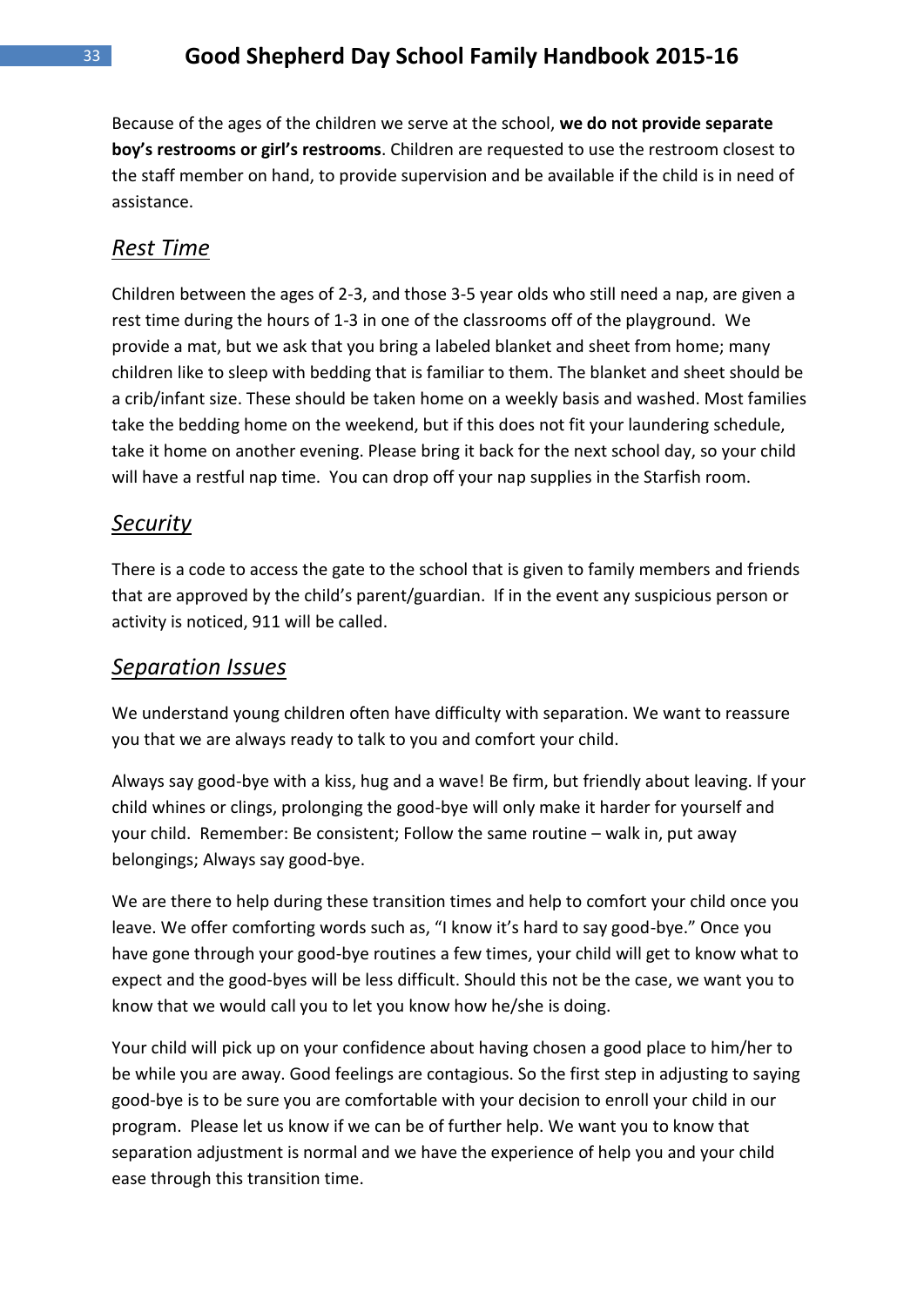# *Severe Weather and School Closures*

The school may be closed due to severe weather or other local/national emergency as needed. The decision to close will be based on recommendations from local authorities and decided by the church's Pastor and the Director. The school will also be closed in emergency situations when there is no electrical power, heat, or water for an extended period of time.

If in the event the school staff is advised to close the school, classroom teachers or volunteer room parents will call the parents in their classroom to let them know either to not come in that day or to come and pick up their child. Please check your *email messages* before returning to school the next day to find out if the school is open.

# *Show and Tell*

Please speak to your classroom teachers about appropriate items and days that items from home may be brought in. We cannot be responsible for the items your child chooses to bring in, so please do not send in anything that is very special or breakable. Also, please do not allow your child to bring in toy guns, swords, make-up or jewelry.

# *Smoke-Free Environment*

By law, Good Shepherd Day School is a smoke free environment. According to our policy, smoking is not allowed anywhere on the school property during school hours. Thank you for protecting the health of our children and staff.

# *Social Media Recommendations*

The Good Shepherd Day School board recommends that all families, including extended family, avoid networking with the staff to avoid any possible miscommunication or misunderstanding or misuse. This includes FaceBook, Twitter, and other electronic social media. If a family is found to be using social media in such a way that the staff, other families or school's reputation is harmed, it will be brought to the Board's attention, at which time the incident will be discussed and appropriate response planned and carried out, which may include termination of services.

# *Sun Screen and Insect Spray Practices*

Parents are asked to apply sun screen with an SPF of 15 or higher on their children before arrival if they desire. Permission forms must be signed for school staff to apply sun screen sent from home. Insect repellent may also be applied using the same procedure. A recommended natural brand called Bite Blocker Extreme is used by our staff to control mosquito bites with parent permission.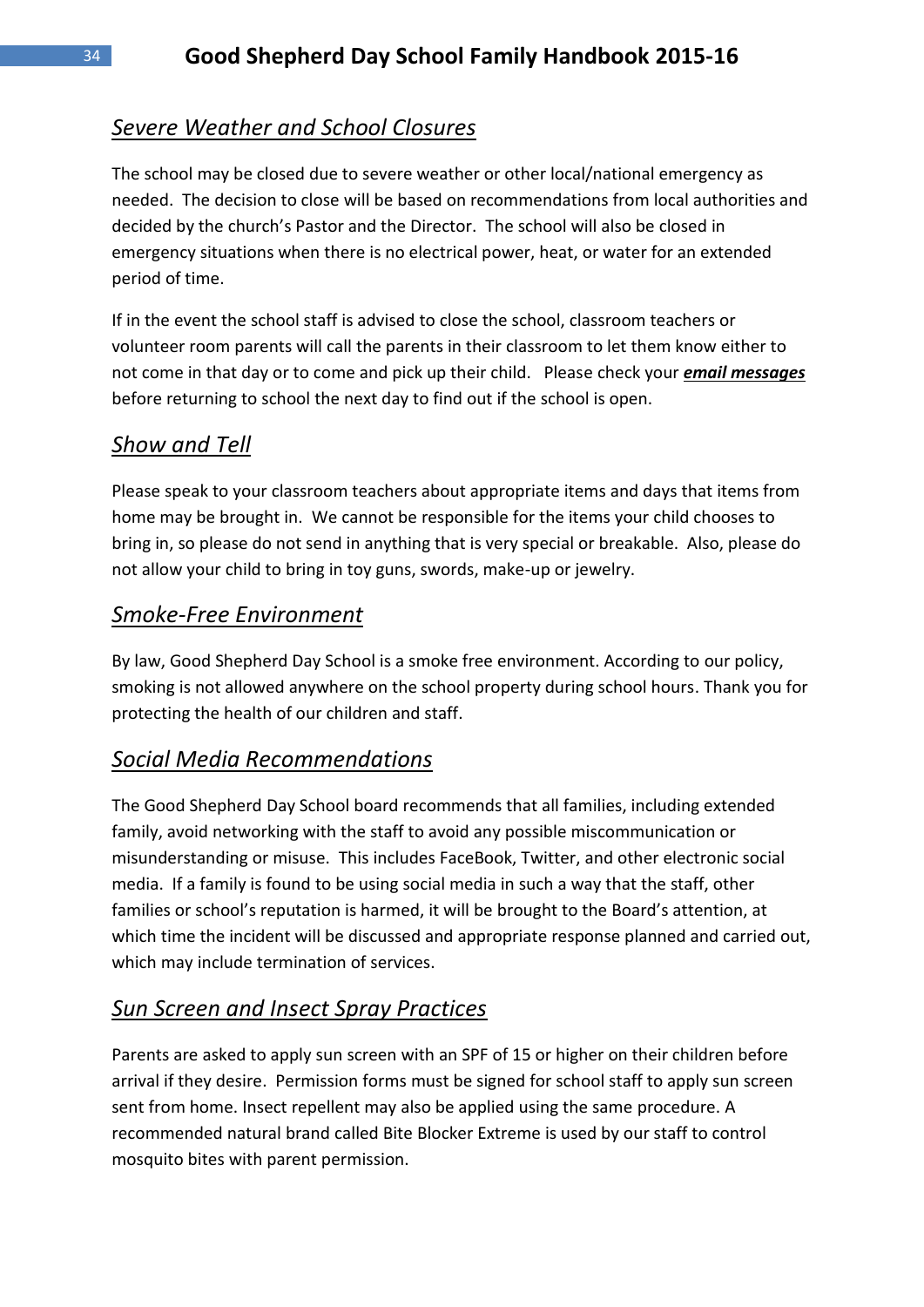# *Teacher-Child Ratios*

Our low child-to-adult ratio enhances the learning environment while providing opportunity for individualized curriculum and teaching. Good Shepherd Day School teacher-child ratios are lower than Hillsborough County legal requirements. However, there will be occasions throughout the day where we may revert to the higher county ratios as staffing necessitates. Hillsborough County ratios are:

12-24 months old: 1 to 6

24-36 months old: 1 to 11

36-48 months old: 1 to 15

48 months and older: 1 to 20 (VPK Class: 1 to 11)

#### *Transitions*

Transitions work better when everyone knows what to expect. By planning transitions, we can help children adjust to new settings and approach new experiences in a positive way.

Transitions happen when:

- Children enter a program for the very first time
- Children go from preschool to kindergarten
- Children move to a different community
- Children attend more than one program

The teachers welcome new children and parents into the program in the following ways:

- Registration and tour of preschool parent and child
- Open Houses held before each new year
- Children and parent to visit one week before they begin attending
- Parent and staff orientation meeting held third week of fall semester at 7 pm
- Bridging the home/school experience by bringing in a family photo
- Information obtained on each child included on the enrollment forms special interests, activities, temperament, check list, etc.

Children who are at the end of their stay with us, typically those who are moving on to Kindergarten, have special consideration. We help these children in a variety of ways:

- Prepare for children "moving on" using books, music and games
- "Graduation" ceremony held at the end of the school year
- All other children leaving the program a special good-bye is planned to help the children make a smooth transition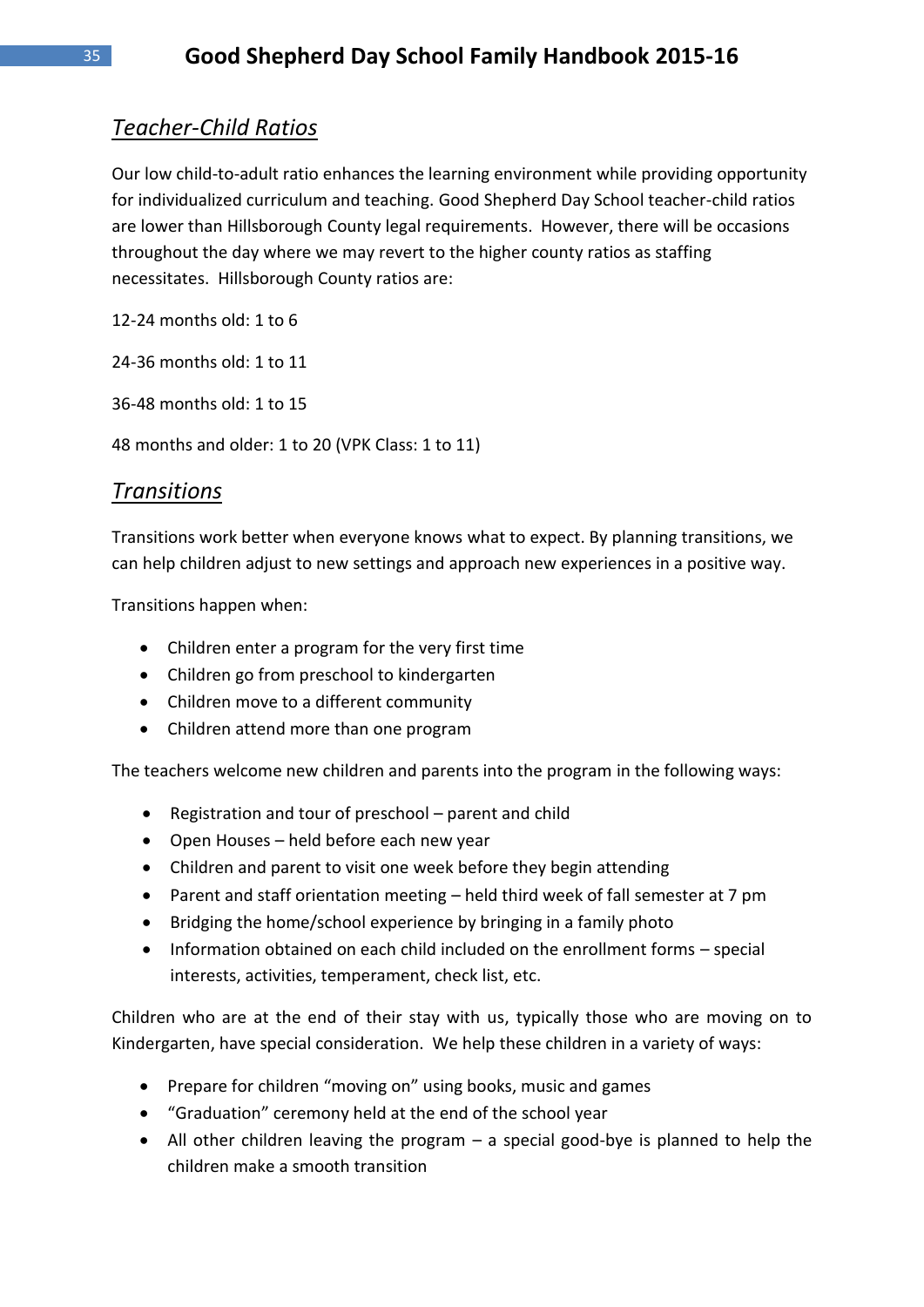# *Translation Services*

Language translation services for conferences or for interpretation of key documents can be arranged through Lutheran Services when possible. Parents or teachers may contact the director or church administrator to make arrangements for this service.

# *Trial Period*

In order to meet your needs and that of your child, the program suggests a trial period. The purpose of the trial period is to assess if the program can meet your child's individual needs and to find out if this is the best place for your child based on his/her unique needs. Typically, the trial period can last from two to four weeks, depending on your child's attendance schedule. During this period, we will observe your child and confer with you on a regular basis. Each child and his/her needs' will be addressed individually. If we cannot meet your child's needs, and/or if your child has needs that exceed this program, then we will assist you in finding other child care services, as well as provide a community service agency listing.

# *Volunteer Service Hours*

Parents/guardians are a vital part to our program. We expect you to be an active part in your child's school experience through a variety of ways. Research shows that outstanding schools are characterized by strong parent involvement. At GSDS, we view the educational process as a partnership shared by staff and parents to support the mission and vision of the school.

Volunteers are also a major factor in lowering maintenance costs so that tuition can be reinvested back into the children's educational programs. It is with this in mind that GSDS has a volunteer service hours' requirement for all families. You may choose:

- Option 1: Complete 5 volunteer service hours by Christmas Break and 5 volunteer hours by June 30<sup>st</sup>. Family members must fill out a background check (as per Hillsborough County Licensing regulations) if they plan on volunteering more than ten hours per month. Background checks are free and done by Good Shepherd Church.
- Option 2: A \$100.00 donation to Good Shepherd Day School for school improvements in lieu of donating volunteer hours.

If you do not fully meet the 10 hours by June 30, you will be given credit for the hours you have completed and be asked to pay \$10 per hour you are short. Each family is responsible for keeping track of their hours either on the Volunteer hours sheet or other system the school sets up and makes available.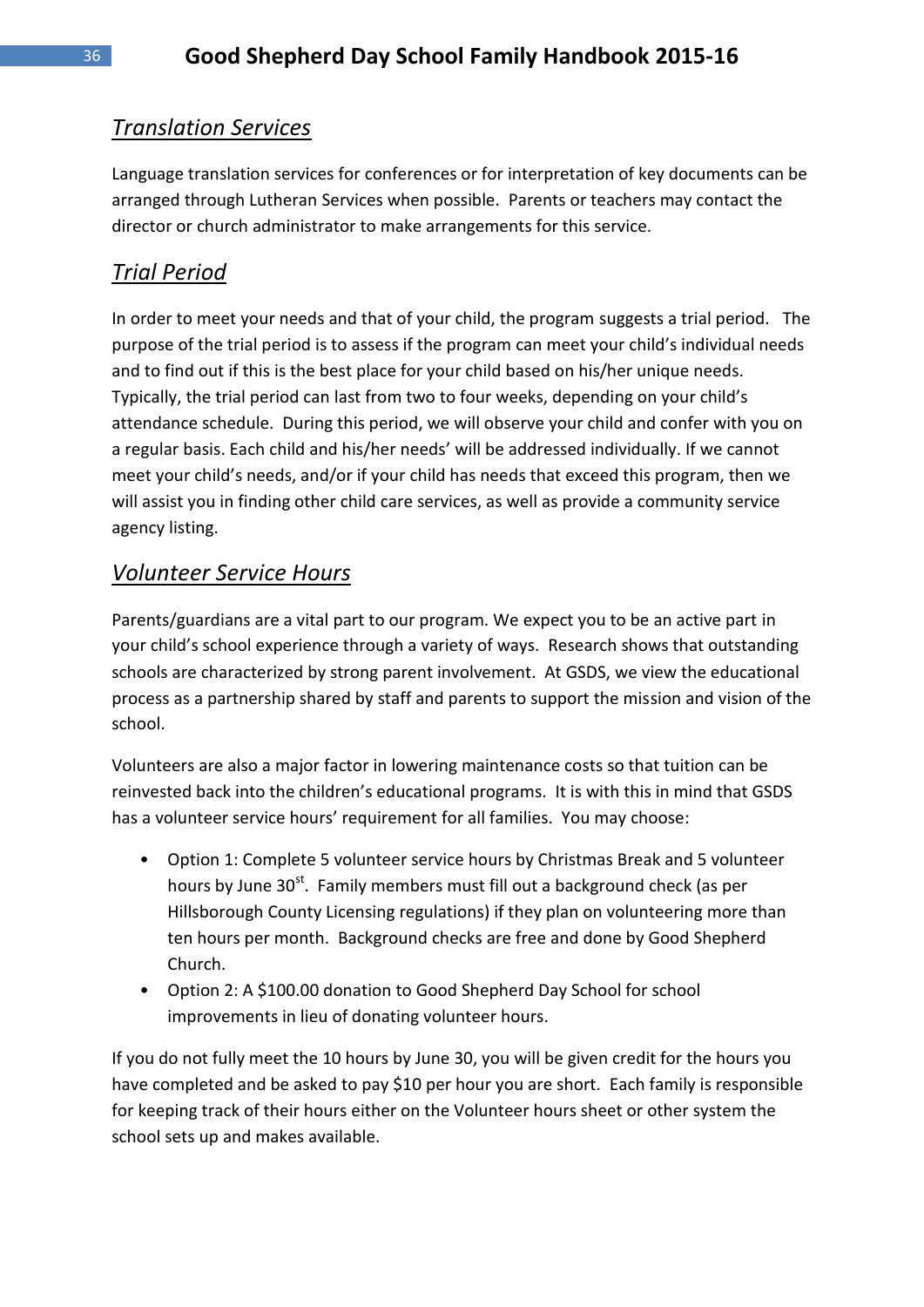# *Volunteer Service Opportunities*

Children enjoy having a parent work in the classroom and the opportunity to share experiences with them. It gives you an opportunity to see your child interact with his/her peers and learn who his/her friends are. Through your participation in the classroom, you will also learn from our staff about different strategies for conflict resolution and how to support children's learning. Opportunities to help in the classroom are to read stories, help with snack/lunch time, share a special skill, hobby or interest with the children, or help teachers prepare materials for arts and crafts.

The Friends of Good Shepherd (FROGS) meetings are held regularly at the school. This is a time when school information and events are shared, a professional may do a parent training, fund-raising events planned, and it is an opportunity to network with the other parents in the program. All parents are invited and encouraged to attend these meetings.

The Good Shepherd Day School Board is a committee that convenes monthly or as needed throughout the year with a number of parent representatives from the school. The parent representatives are elected and appointed after an interview and selection process and serve for a minimum three year term. The parents who are appointed will advise on issues related to the families and children who attend GSDS and bring back the information to the FROGS meetings as appropriate.

Good Shepherd Day School will also announce special school projects that are school-wide and need parent participation, such as school plays, programs, or feasts; garage sales; fund raisers; cleaning and maintenance days; building days; field trips.

#### *VPK Parent Responsibilities*

Florida's Voluntary Prekindergarten is a state funded program for children who have turned four years old on or before September  $1<sup>st</sup>$  of the current school year. Good Shepherd Day School has entered into an agreement with the state to provide this service , however, because this is a service we are volunteering to provide, we and the state reserve the right to terminate our contract at any time and for any reason during the session.

The state pays us to give your child 540 school year hours and 300 summer hours of instructional time. In order for the school to receive funding for VPK students, the following guidelines must be met.

- Students must be in attendance the first day of school and the last day of school (see school calendar for actual dates).
- Students must be at school during the VPK hours for us to receive our funds. The school only receives funding from the state when they are signed in as present.
- The state will pay for up to, but no more than, 20% of a student's days of absence per month. This varies, as each month has a different amount of days. After that,